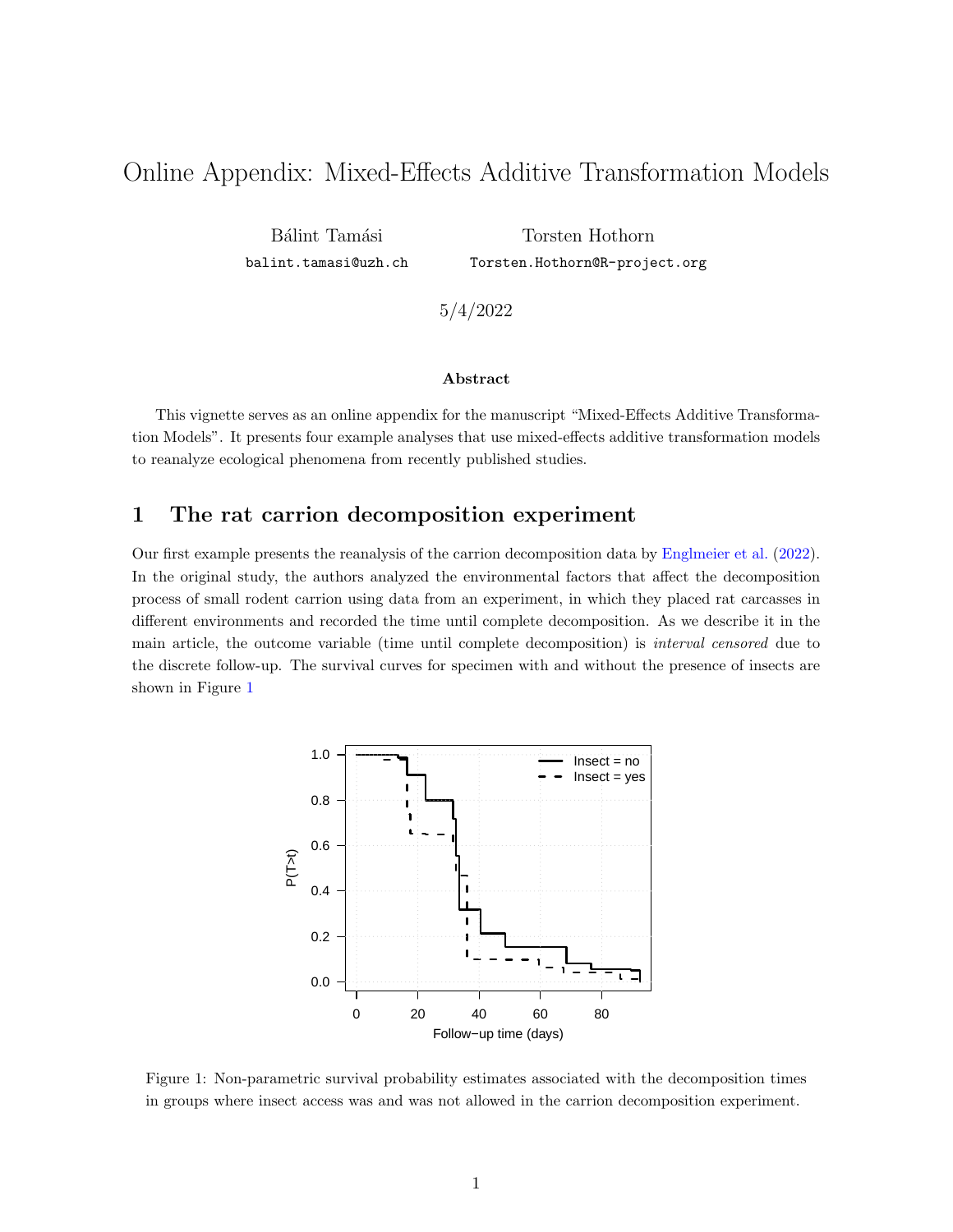The main environmental variables we include in our model are the indicator for the presence of insects (Insects), local (Habitat) and regional (Landscape) land use types, The average temperature on each experimental plot was measured with thermologgers (Temperature), and the elevational gradient was used as a surrogate for the long-term macroclimate (Elevation100). The plot-level unobserved sources of variability were modeled by including random intercepts (grouping variable: PlotID). We estimate the following proportional-hazards mixed-effect additive transformation model for the decomposition intervals

```
R> dcmp <- CoxphME(Time ~ Insects + Habitat + Landscape
+ + s(Temperature, k = 20) + s(Elevation100, k = 20)
+ + (1 | PlotID), data = carrion,
+ log_first = TRUE, order = 6)
R> summary(dcmp)
Additive Mixed-Effects Parametric Cox Regression Model
Formula: Time \tilde{ } Insects + Habitat + Landscape + s(Temperature, k = 20) +
   s(Elementon100, k = 20) + (1 | PlotID)Fitted to dataset carrion
Fixed effects parameters:
=========================
                  Estimate Std. Error z value Pr(>|z|)
Insectsyes 1.0562 0.2493 4.24 2.3e-05 ***
Habitatarable field -0.8986 0.4947 -1.82 0.069 .
Habitatmeadow -0.1898 0.4665 -0.41 0.684
Habitatsettlement -0.8492 0.5699 -1.49 0.136
Landscapeagriculture -0.3964 0.4332 -0.92 0.360
Landscapeurban 0.0337 0.4373 0.08 0.938
---Signif. codes: 0 '***' 0.001 '**' 0.01 '*' 0.05 '.' 0.1 ' ' 1
Smooth shift terms:
===================
              edf
s(Temperature) 1
s(Elevation100) 1
Random effects:
===============
Grouping factor: PlotID (144 levels)
Standard deviation:
(Intercept)
```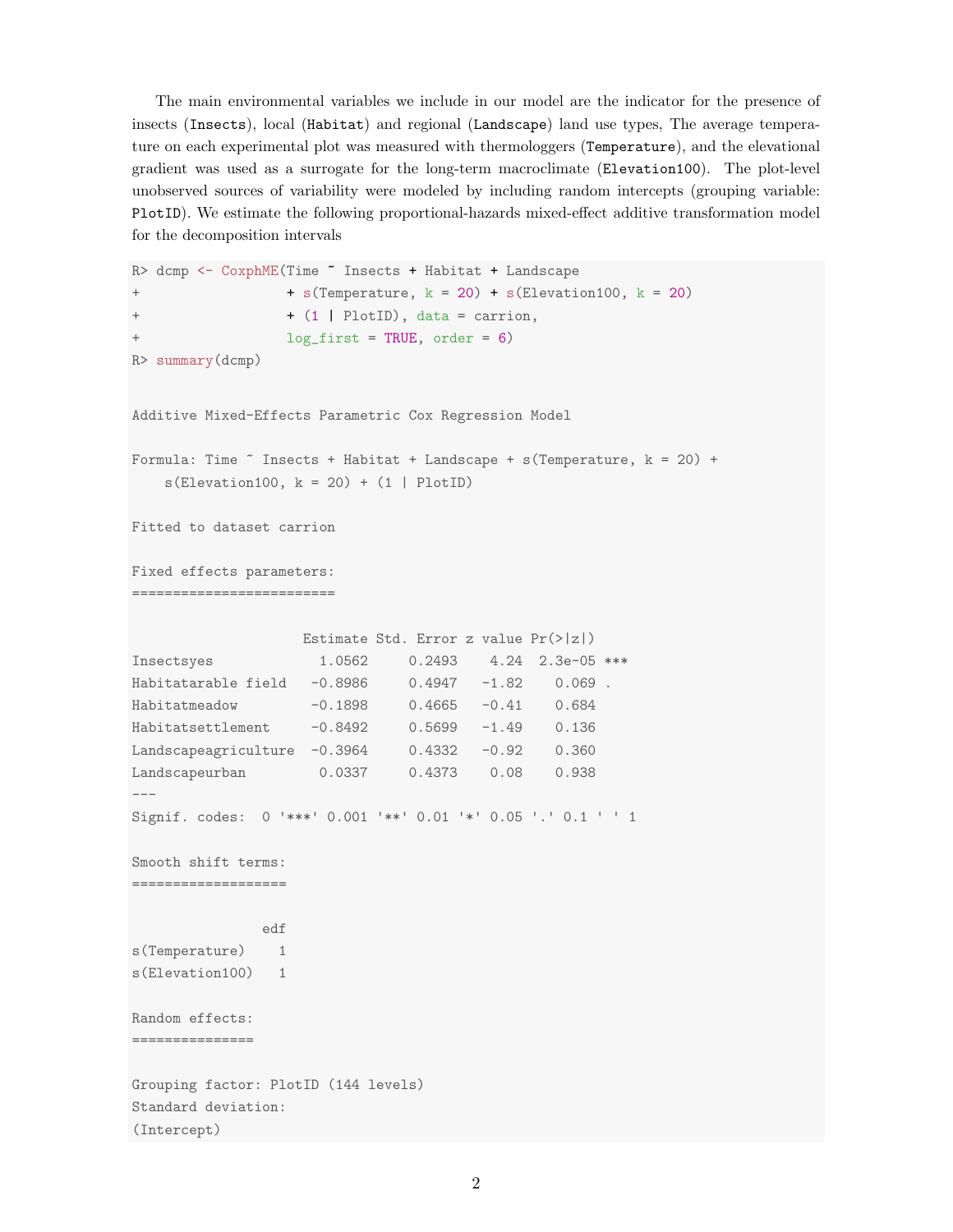1.73

Log-likelihood: -314 (npar = 18)

The smooth terms can be evaluated and plotted with

R> plot(smooth\_terms(dcmp))

As the results in Figure [2](#page-2-0) show, the effects of temperature and elevation look fairly linear.

<span id="page-2-0"></span>

Figure 2: Smooth effects of the continuous variables in the model of the decomposition times.

As a general check of the appropriateness of the estimated model, we can evaluate the *marginal* distribution function or, as it is more commonly done in survival analysis, the marginal survivor function of the outcomes at the observations in our dataset by integrating over the random effects numerically.

$$
\widehat{S}(t_i \mid \boldsymbol{x}_i) = \widehat{\mathbb{P}}(T_i > t_i \mid \boldsymbol{x}_i) = \int_{-\infty}^{+\infty} \widehat{\mathbb{P}}(T_i > t_i \mid \boldsymbol{x}_i, \gamma) \phi(\gamma) \, \mathsf{d}\gamma.
$$

 $S(t_i | x_i)$  denotes the fitted survivor function, which is straightforward to calculate from the mixedeffects additive transformation model, due to its fully parametric approach to approximate the outcome distribution. By evaluating  $-\log(S(t_i \mid \boldsymbol{x}_i))$  at the observations in our dataset, we get the Cox-Snell residuals [\(Klein and Moeschberger,](#page-20-1) [2003,](#page-20-1) Chapter 11), which are unit exponentially distributed under the correct model.

Interval-censored outcomes pose a technical difficulty in assessing the Cox-Snell residuals. In this situation we can either evaluate the marginal survivor function at the upper and lower bounds of the censoring intervals and assess the interval-censored version of the residuals, or we can apply the adjustment proposed by [Farrington](#page-20-2) [\(2000\)](#page-20-2), which replaces these intervals with expected values under unit exponential distribution. To assess the distribution of the residuals, we estimate the cumulative hazard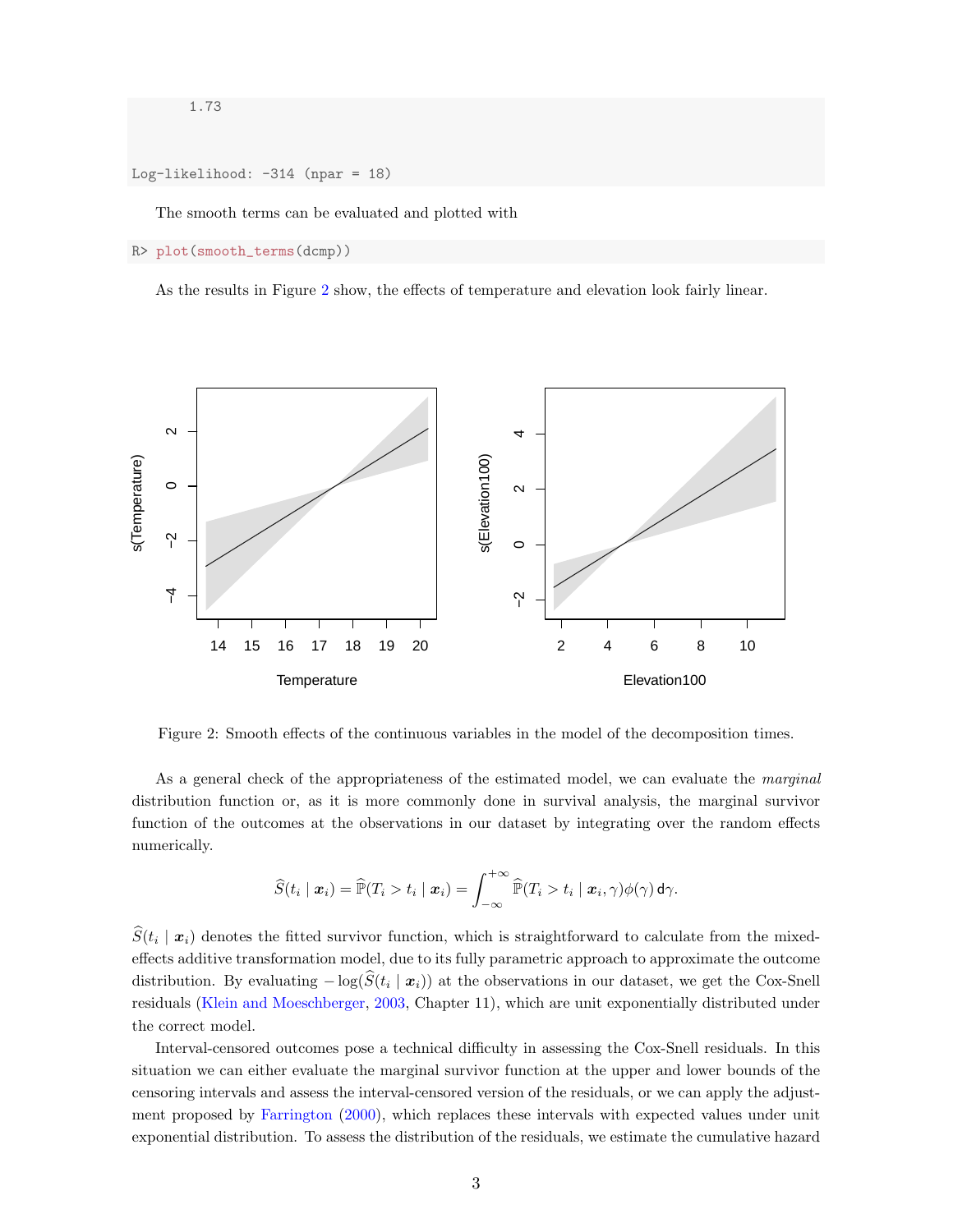function of the Cox-Snell residuals, which should be close to a straight line with unit slope through the origin under the correct model. Figure [3](#page-3-0) presents the distributions of the Cox-Snell residuals using the two approaches to interval censoring. Neither of these plots signals serious departures from the unit exponential distribution, which confirms the appropriateness of our regression model. Because the marginal Cox-Snell residuals are not independent in our case, these plots only provide a crude visual check of the model fits.

<span id="page-3-0"></span>

Figure 3: Cox-Snell residuals of the carrion decomposition model. Panel A: Treating the residuals as interval-censored and estimating the cumulative hazard function using the Turnbull nonparametric maximum likelihood estimator. Panel B: Using the adjustment proposed by [Farrington](#page-20-2) [\(2000\)](#page-20-2). The dashed lines correspond to the unit exponential distribution.

We can relax the assumption of proportional hazards by allowing for time-dependent covariate effects. A transformation model with time-dependent effects for the Insects indicator can be estimated as

|     | R> dcmp2 <- CoxphME(Time   Insects " Habitat + Landscape   |
|-----|------------------------------------------------------------|
| $+$ | $+$ s(Temperature, $k = 20$ ) + s(Elevation100, $k = 20$ ) |
| $+$ | $+$ (1   PlotID), data = carrion,                          |
| $+$ | $log\_first = TRUE, order = 6)$                            |

In Figure [4,](#page-4-0) we compare the effect estimates of the presence of insects (on the log-hazard scale) from the proportional hazards and non-proportional hazards (time-varying effects) models. According to these results, the proportional hazards assumption seems plausible.

## <span id="page-3-1"></span>2 E. coli concentrations in streams with different grazing periods

[Hulvey et al.](#page-20-3) [\(2021\)](#page-20-3) compare the concentration levels of Escherichia coli bacteria (most probable number, MPN) in streams under three different rotational grazing regimes. In the additive mixed model specifications they estimated, within-year variability was modeled, as functions of the day of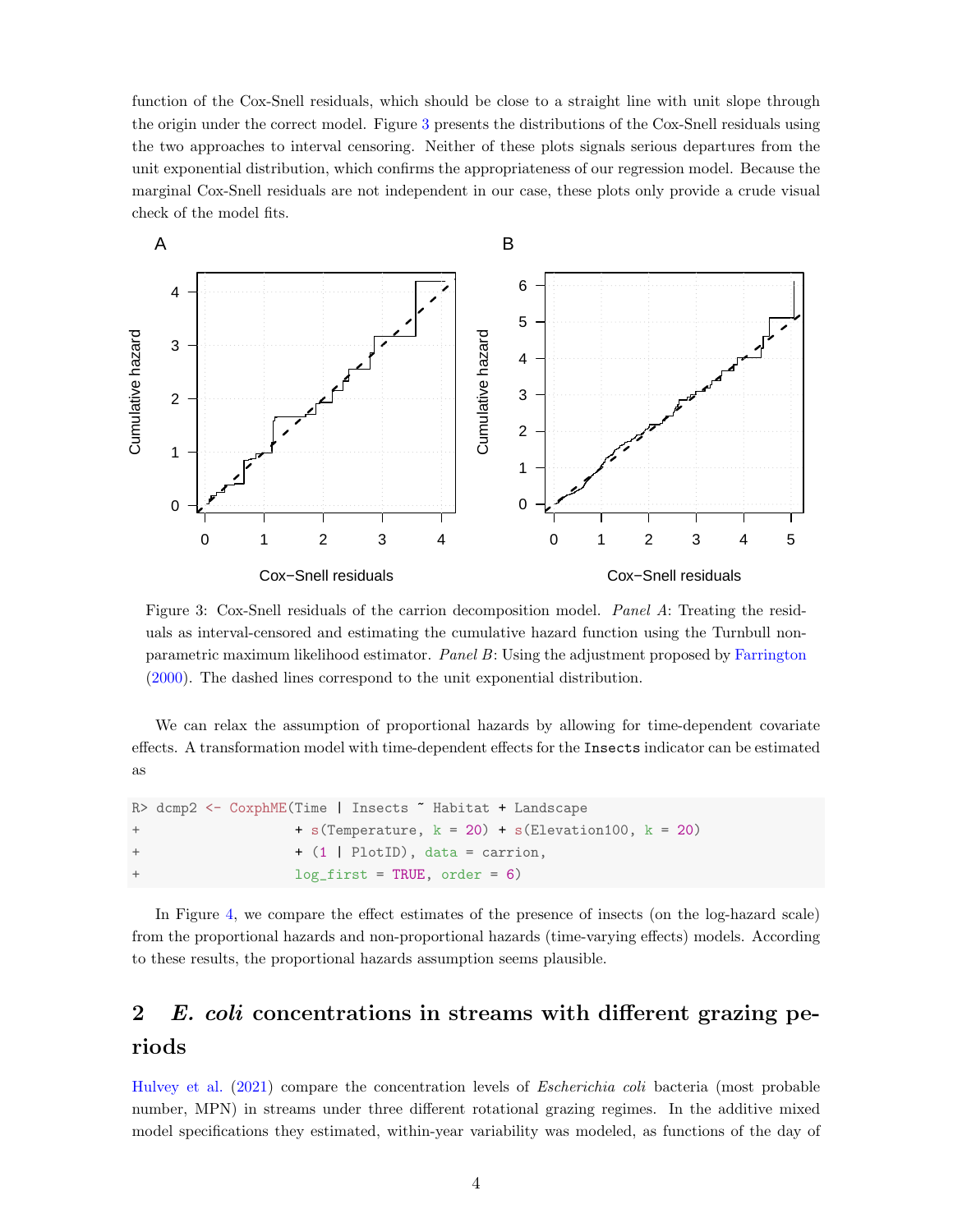<span id="page-4-0"></span>

Figure 4: The effect of the presence of insects on the decomposition process from the proportionalhazards and non-proportional hazards models.

year (DOY), with cubic regression splines and between-year and location-level variability were captured by random intercepts of pasture-specific year effects and separate stream effects. Note that although the cyclic version of the cubic regression splines (bs =  $\,^{\circ}$  cc' in mgcv and tramME) [\(Tamasi,](#page-20-4) [2022\)](#page-20-4) would be more appropriate for modeling the within-year trend, the original article used  $\mathbf{bs} = \text{'}cr'$  and hence we also stick with this basis in our reanalysis.

As a first step, we replicate the results of all model variants that [Hulvey et al.](#page-20-3) [\(2021\)](#page-20-3) investigated in the original article with the R package gamm4 [\(Wood and Scheipl,](#page-20-5) [2020\)](#page-20-5). In a second step, we fit the same models using the software implementation of additive mixed transformation models in package tramME, that is, using a linear transformation function (function tramME::LmME). We do expect identical results in steps one and two, although the two implementions rely on two completely distinct code bases. Thus, these results are only interesting from a quality assurance point of view. In the last step, we relax the normal distributional assumption by allowing a nonlinear transformation function (tramME::BoxCoxME function) and evaluate how the model fits change. We are primarily interested in potential changes of the model interpretation induced by a shift from a normal to a distribution-free model.

As Table [1](#page-5-0) shows, we managed to reproduce the gamm4 results with tramME. Moreover, relaxing the distributional assumption of the normal linear model resulted in stronger model fits in terms of in-sample log-likelihood values.

```
R> ## specifications w/o random effects
R> mf <- c(log10(ecoli_MPN) " treatment + cattle +
+ s(DOY, bs = 'cr', by = treatment),
          log10(ecoli_MPN) " treatment + cattle + s(DOY, bs = 'cr'),
+ log10(ecoli_MPN) ~ treatment + s(DOY, bs = 'cr', by = treatment),
          log10(ecoli_MPN) \tilde{ }</math> cattle + s(DOY, bs = 'cr'),+ log10(ecoli_MPN) ~ treatment + s(DOY, bs = 'cr'),
+ log10(ecoli_MPN) ~ s(DOY, bs = 'cr'))
R> names(mf) <- paste("Model", c(1:5, "Null"))
```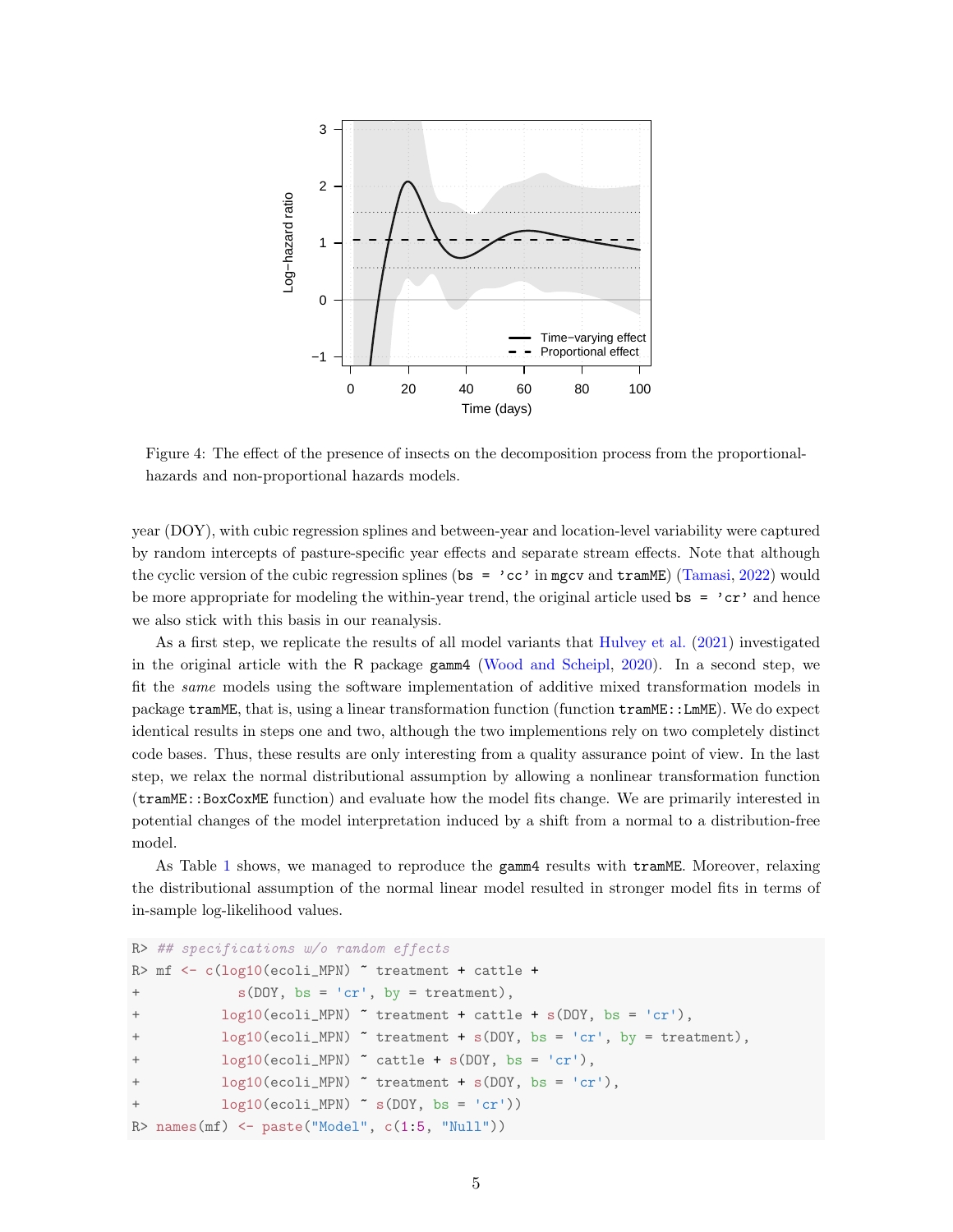```
R> ecoli_res <- data.frame(matrix(NA, nrow = length(mf), ncol = 3))
R> colnames(ecoli_res) <- c("gamm", "LmME", "BoxCoxME")
R> rownames(ecoli_res) <- names(mf)
R> for (i in seq_along(mf)) {
+ m_gamm <- gamm4(mf[[i]], data = ecoli,
+ random = ~ (1 | year:stream:pasture) + (1 | stream),
+ REML = FALSE)
+ ecoli_res$gamm[i] <- logLik(m_gamm$mer)
    mf2 \leftarrow update(mf[[i]], . . . + (1 | year:stream:pasture) + (1 | stream))m_LmME < - LmME(mf2, data = ecoli)if (m_LmME$opt$convergence == 0) ecoli_res$LmME[i] <- logLik(m_LmME)
    m_BCME \leq - BoxCoxME(mf2, data = ecoli)
+ if (m_BCME$opt$convergence == 0) ecoli_res$BoxCoxME[i] <- logLik(m_BCME)
+ }
```
<span id="page-5-0"></span>Table 1: Log-likelihood values of the fitted models presented by [Hulvey et al.](#page-20-3) [\(2021,](#page-20-3) *GAMM*), replicated as mixed-effects additive transformation models assuming conditional normality (Additive normal transformation model) and extended as flexible (non-normal) mixed-effects additive transformation models (Additive non-normal transformation model).

|            | GAMM      | Additive normal<br>transformation model | Additive non-normal<br>transformation model |
|------------|-----------|-----------------------------------------|---------------------------------------------|
| Model 1    | $-339.23$ | $-339.23$                               | $-320.94$                                   |
| Model 2    | $-343.66$ | $-343.66$                               | $-324.54$                                   |
| Model 3    | $-368.33$ | $-368.33$                               | $-349.10$                                   |
| Model 4    | $-347.70$ | $-347.70$                               | $-328.25$                                   |
| Model 5    | $-367.15$ | $-367.15$                               | $-347.27$                                   |
| Model Null | -373.76   | $-373.76$                               | $-353.50$                                   |

Let us focus on the most complicated specification, Model 1,

```
R> update(mf[[1]], \ldots \ldots + (1 | year:stream:pasture) + (1 | stream))
log10(ecoli_MPN) \tilde{ } treatment + cattle + s(DOY, bs = "cr", by = treatment) +
    (1 | year:stream:pasture) + (1 | stream)
```
and compare the effect estimates from the normal model to its non-parametric counterpart. But first, notice that by changing the transformation from  $h(y) = \vartheta_0 + \vartheta_1 y$  to  $h(y) = \mathbf{a}(y)^\top \vartheta$ , we change the scale on which the coefficients and the smooth terms are interpreted. In the normal additive mixed model, the coefficient of a fixed effect captures the change in the expectation of the outcome when increasing the respective predictor by one unit (keeping everything else unchanged). In the non-normal transformation model with  $\Phi$  as the inverse link, the coefficients capture similar effects but on a latent scale defined by the transformation  $h(Y)$ .

To cast the effect estimates from the two models to a common scale, we can calculate the probabilistic indices (PI, [Thas et al.,](#page-20-6) [2012\)](#page-20-6). To simplify the notation, first, we will now focus on the simple, fixed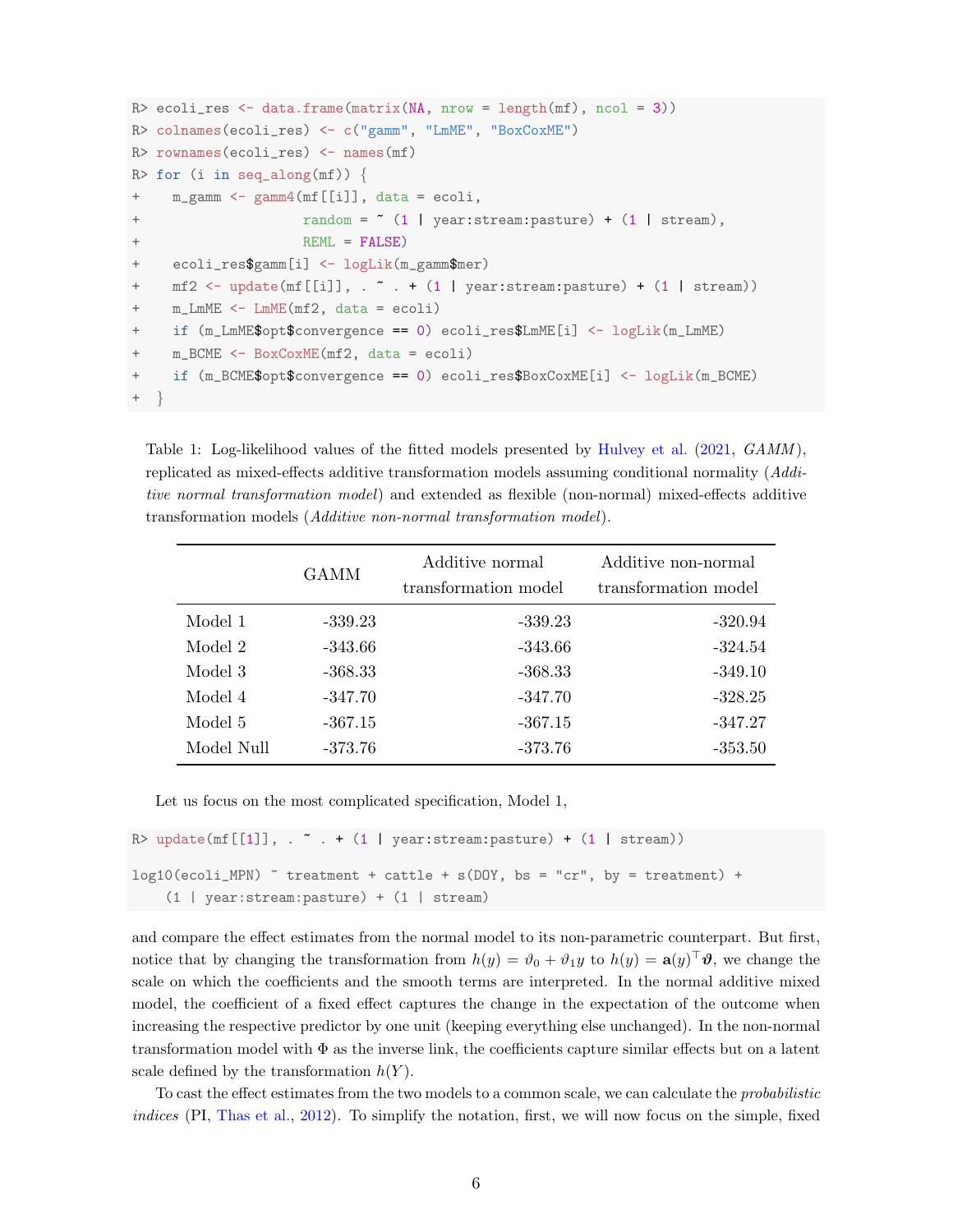effects-only case with a single predictor:

$$
\mathbb{P}(Y \le y \mid \mathbf{X} = x) = \Phi(h(y) - \beta x)
$$

The PI is the probability that one outcome  $(Y^*)$  is larger than the other  $(Y)$ , given the same covariate values  $(X)$  except for one, which is larger with one unit  $(X^*)$ . In our simplified example, this means

$$
\mathbb{P}\left(Y < Y^{\star} \mid \mathbf{X} = x, \mathbf{X}^{\star} = x + 1\right) = \mathbb{P}\left(h(Y) < h(Y^{\star}) \mid \mathbf{X} = x, \mathbf{X}^{\star} = x + 1\right)
$$
\n
$$
= \mathbb{P}\left(\frac{h(Y) - h(Y^{\star}) + \beta}{\sqrt{2}} < \frac{\beta}{\sqrt{2}}\right)
$$
\n
$$
= \Phi\left(\frac{\beta}{\sqrt{2}}\right).
$$

The third line follows from the fact that, in a transformation model with  $\Phi(\cdot)$  as the inverse link,  $h(Y)$ and  $h(Y^*)$  are independent, normally distributed random variables with unit variance and a mean difference of β. Notice that the PI does not depend on the transformation function. When random effects are present in the model, the PI is conditional on the cluster.

In the case of transformation models with non-linear additive terms the probabilistic index is a function of the covariate. In the simplest form of an additive transformation model with probit link, we have

$$
\mathbb{P}(Y \le y \mid \mathbf{X} = x) = \Phi(h(y) - f(x))
$$

and the PI is

$$
PI(x) = \mathbb{P}\left(Y < Y^\star \mid \mathbf{X} = x, \mathbf{X}^\star = x + 1\right) = \Phi\left(\frac{f(x+1) - f(x)}{\sqrt{2}}\right).
$$

By transforming the effect estimates to the probability scale, Figure [5](#page-6-0) compares the smooth terms from the normal and non-normal versions of Model 1, while the first two blocks of Table [2](#page-8-0) contrasts the fixed effects estimates. The results are very close to each other, which suggests that the original log-normal model is actually appropriate. As a built-in visual normality check, we can compare the fitted transformation functions of the normal and non-normal transformation models. The linear function corresponds to a conditional normal distribution in Figure [6.](#page-7-0) This result further confirms the appropriateness of the normal additive model in this specific example.

<span id="page-6-0"></span>

Figure 5: The comparison of the smooth terms from the normal and non-normal (probit link) mixed-effects additive transformation models (specification Model 1).

The outcome variable (MPN per 100 ml) was measured with the Quanti-Tray System, which can detect E. coli concentrations up to a maximum of 2,419.6 MPN without dilution. This means that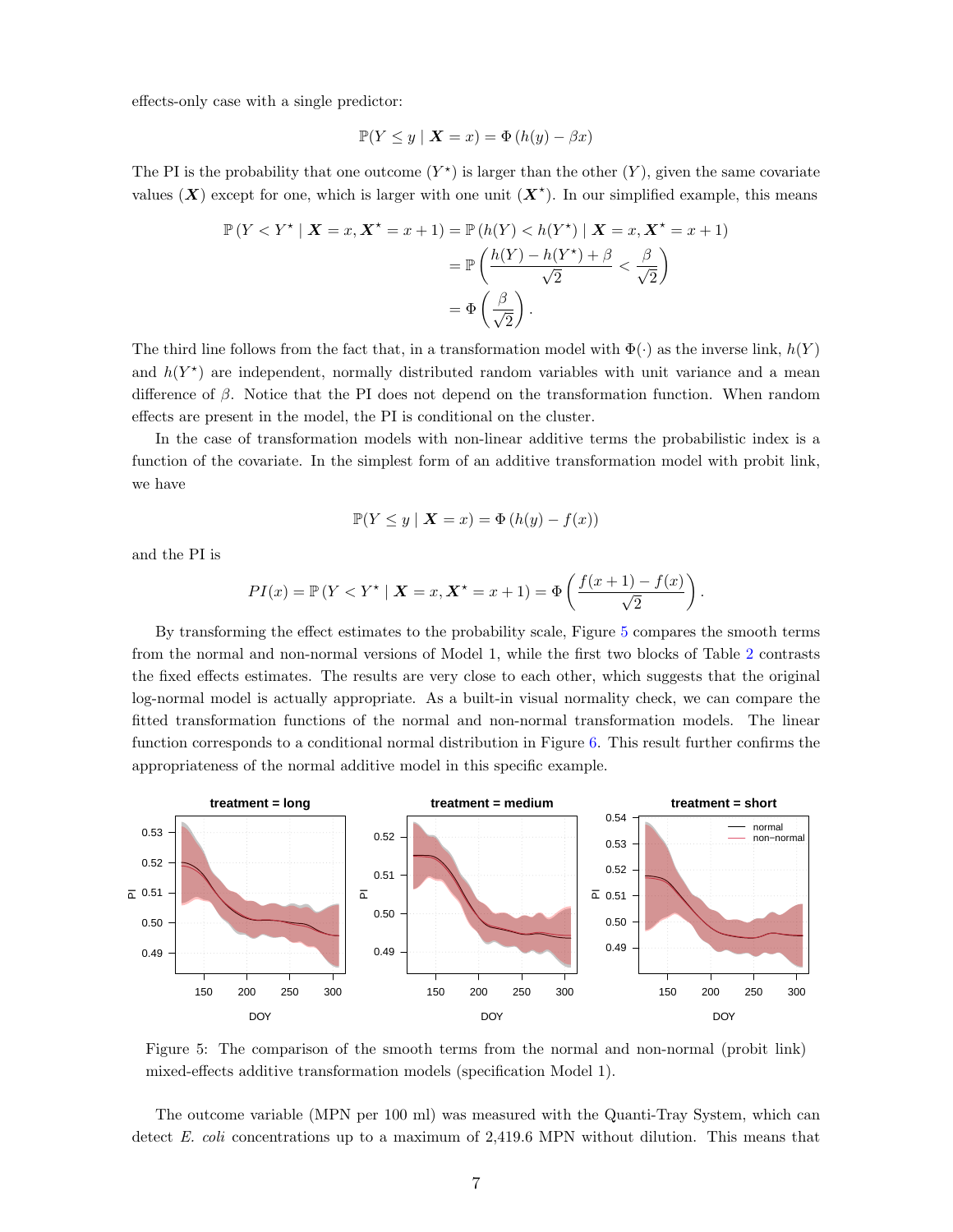<span id="page-7-0"></span>

Figure 6: Baseline transformation functions from the normal and non-normal mixed-effects additive transformation models.

there is an effective upper detection limit on the outcome, i.e., the 25 observations with the value of 2,419.6 are right censored. The authors of the original article mention this fact, but they do not take into account in the subsequent analyses. Because random censoring can be easily handled in tramME, we will rerun the model taking the upper limit into account.

```
R> fm1c <- update(fm1, Surv(log10(ecoli_MPN), event = ecoli_MPN < 2419.6) \degree.)
R> ecoli_m1_cens <- BoxCoxME(fm1c, data = ecoli)
R> summary(ecoli_m1_cens)
Non-Normal (Box-Cox-Type) Linear Additive Mixed-Effects Regression Model
Formula: Surv(log10(ecoli_MPN), event = ecoli_MPN < 2419.6) ~ treatment +
    cattle + s(DOY, bs = "cr", by = treatment) + (1 | year:stream:pasture) +(1 | stream)
Fitted to dataset ecoli
Fixed effects parameters:
=========================
               Estimate Std. Error z value Pr(>|z|)
treatmentmedium -0.680 0.230 -2.95 0.0032 **
treatmentshort -0.772 0.317 -2.44 0.0148 *
cattlePresent 1.108 0.149 7.42 1.2e-13 ***
---
Signif. codes: 0 '***' 0.001 '**' 0.01 '*' 0.05 '.' 0.1 ' ' 1
Smooth shift terms:
===================
```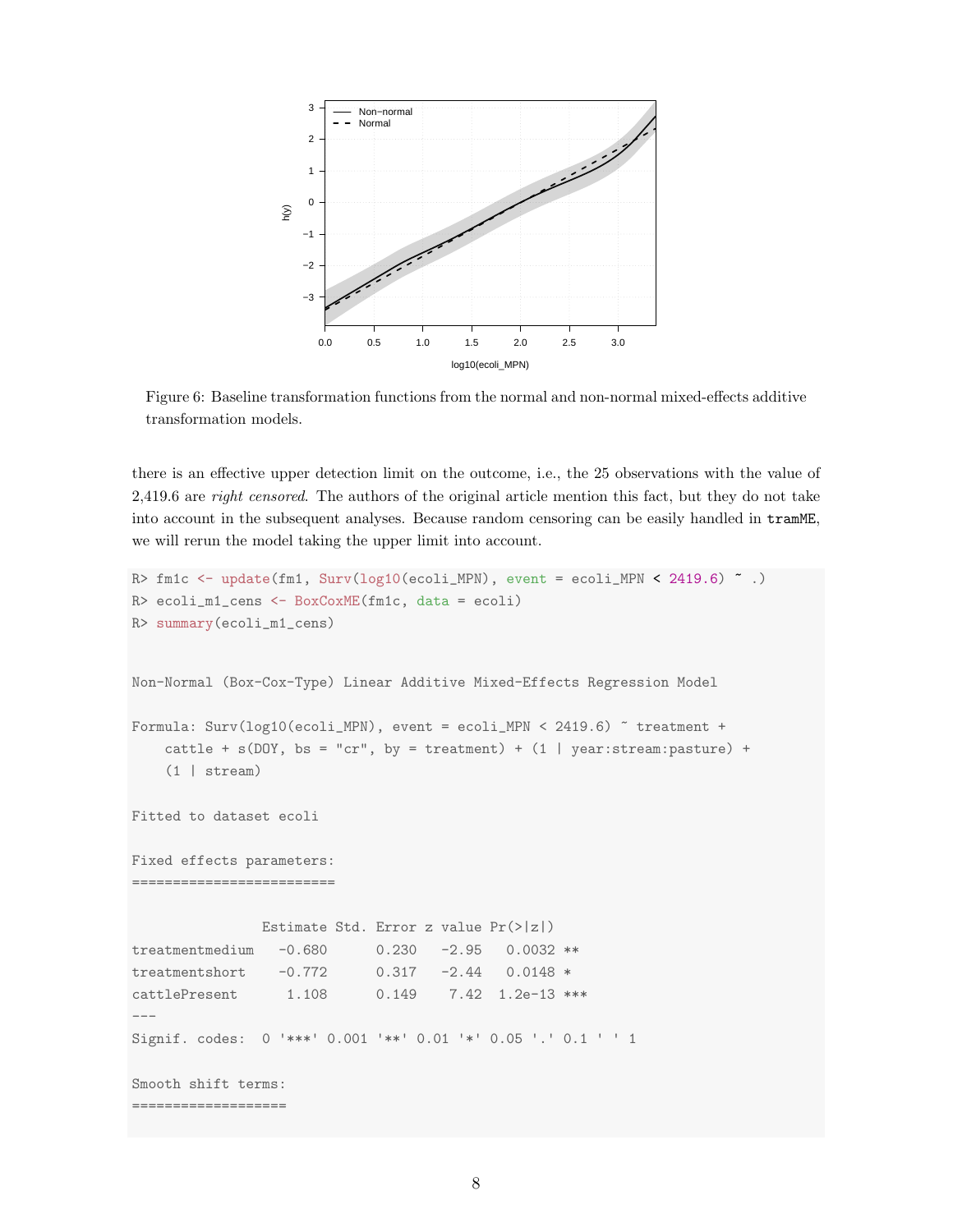```
edf
s(DOY):treatmentlong 4.38
s(DOY):treatmentmedium 4.55
s(DOY):treatmentshort 4.30
Random effects:
===============
Grouping factor: year:stream:pasture (32 levels)
Standard deviation:
(Intercept)
      0.431
Grouping factor: stream (12 levels)
Standard deviation:
(Intercept)
   0.000204
Log-likelihood: -358 (npar = 18)
```
The fitted non-linear terms are compared to the original (normal linear) estimates in Figure [7](#page-9-0) and the fixed effects are presented in the third block of Table [2.](#page-8-0)

<span id="page-8-0"></span>Table 2: Estimates of the parametric fixed-effects terms on the probability scale (PI: probabilistic index) from the normal, non-normal and non-normal (with censoring taken into account) models, respectively.

|                                                                                     | Normal |                                                  | Non-normal |          | Non-normal, censored |               |
|-------------------------------------------------------------------------------------|--------|--------------------------------------------------|------------|----------|----------------------|---------------|
|                                                                                     | PL.    | 95% CI PI                                        |            | 95% CIPI |                      | 95% CI        |
| treatment = medium $0.32 \quad 0.22 - 0.44 \quad 0.33 \quad 0.22 - 0.45 \quad 0.32$ |        |                                                  |            |          |                      | $0.21 - 0.44$ |
| $treatment = short$                                                                 |        | $0.29$ $0.16 - 0.45$ $0.30$ $0.17 - 0.46$ $0.29$ |            |          |                      | $0.16 - 0.46$ |
| $\text{cattle} = \text{present}$                                                    |        | $0.79$ $0.72 - 0.84$ $0.78$ $0.72 - 0.84$ $0.78$ |            |          |                      | $0.72 - 0.84$ |

Because the transformation model approximates the conditional distribution of the outcome, in theory, we do not even have to take the base 10 logarithm of the  $E$ . coli most probable numbers (MPN) on the left-hand side of the model formula. tramME should be able to approximate the most likely transformation.

```
R> f_nontr <- update(fm1, Surv(ecoli_MPN, event = ecoli_MPN < 2419.6) ~ .)
R> ecoli_nontr <- BoxCoxME(f_nontr, data = ecoli, log_first = TRUE)
R> summary(ecoli_nontr)
```
Non-Normal (Box-Cox-Type) Linear Additive Mixed-Effects Regression Model

Formula: Surv(ecoli\_MPN, event = ecoli\_MPN < 2419.6) ~ treatment + cattle +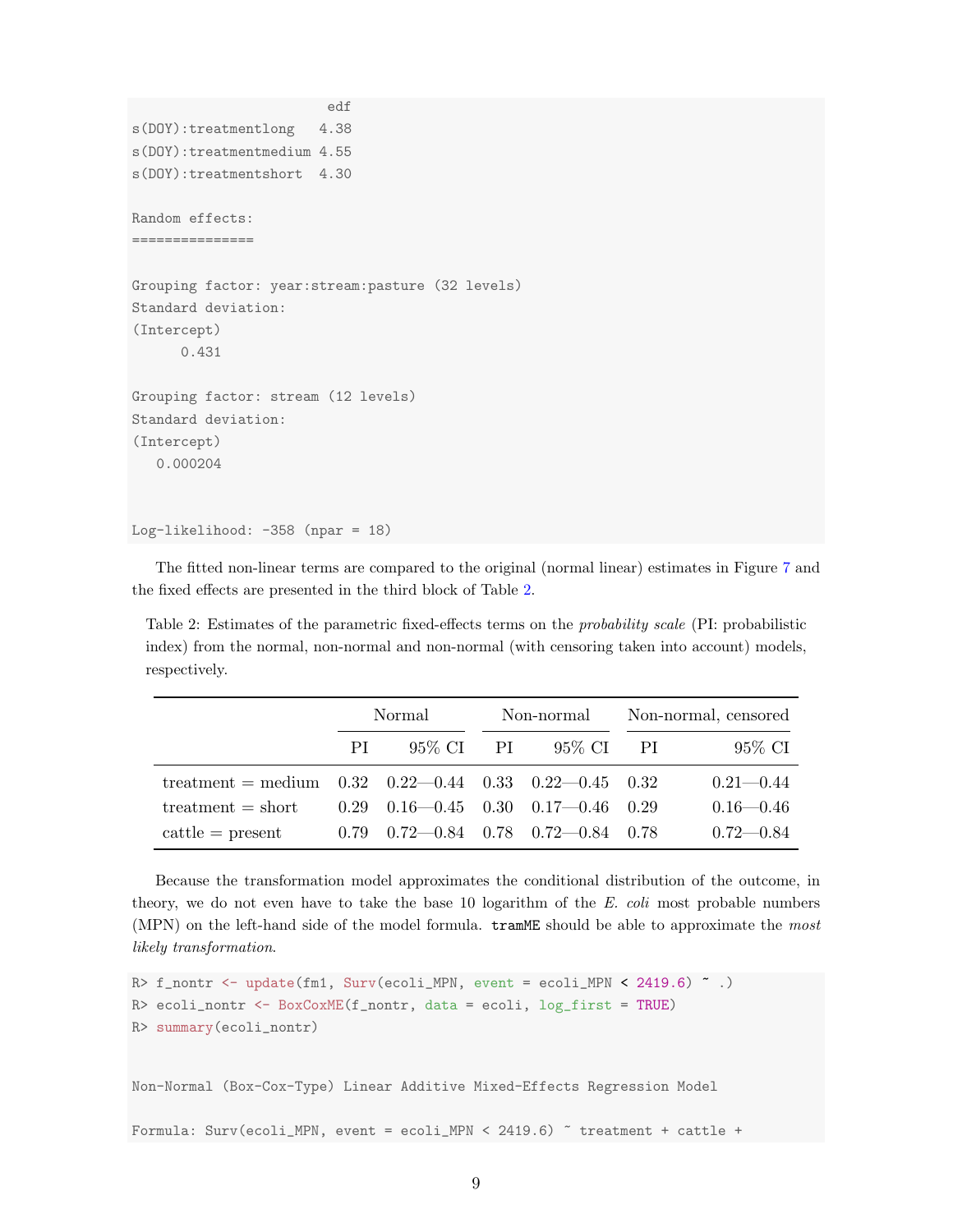<span id="page-9-0"></span>

Figure 7: The comparison of the smooth terms from the original model (normal linear) and the non-normal (probit link) extension where censoring is also taken into account.

```
s(DOY, bs = "cr", by = treatment) + (1 | year:stream:pasture) +(1 | stream)
Fitted to dataset ecoli
Fixed effects parameters:
=========================
               Estimate Std. Error z value Pr(>|z|)
treatmentmedium -0.680 0.230 -2.95 0.0032 **
treatmentshort -0.772 0.317 -2.44 0.0148 *
cattlePresent 1.108 0.149 7.42 1.2e-13 ***
---
Signif. codes: 0 '***' 0.001 '**' 0.01 '*' 0.05 '.' 0.1 ' ' 1
Smooth shift terms:
===================
                       edf
s(DOY):treatmentlong 4.38
s(DOY):treatmentmedium 4.55
s(DOY):treatmentshort 4.30
Random effects:
===============
Grouping factor: year:stream:pasture (32 levels)
Standard deviation:
(Intercept)
     0.431
Grouping factor: stream (12 levels)
```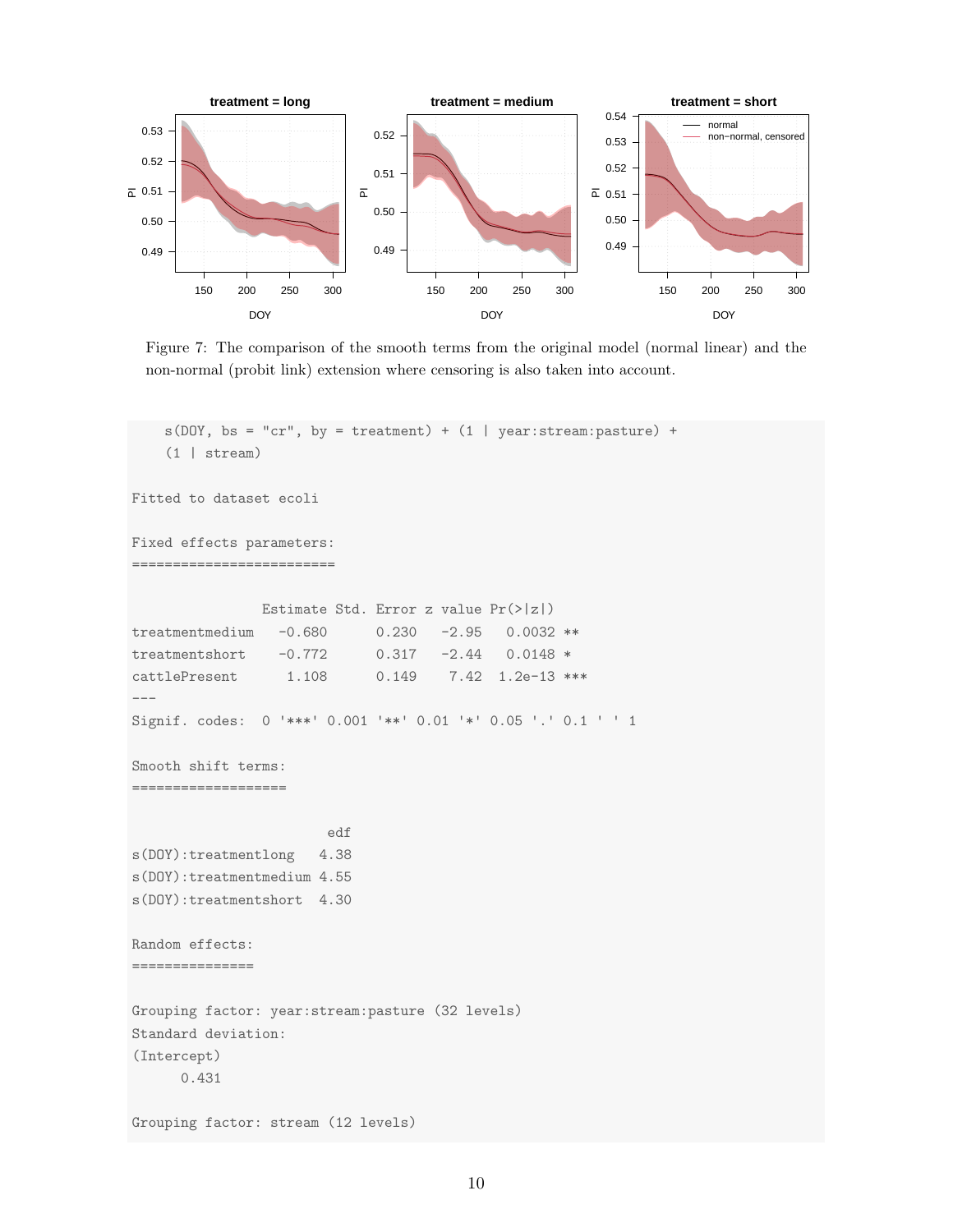Standard deviation: (Intercept) 0.000394

Log-likelihood:  $-2027$  (npar = 18)

Notice that we set  $log\_first = TRUE$  in the function call, to take the natural logarithm of the outcome before setting up the Bernstein bases. This usually helps the approximation in the case of positive right-skewed outcomes. With this, we basically estimate the same model as the original, but with the natural logarithm instead of base-ten. Because of this difference, the log-likelihood values are also different, but the fixed effects and variance components parameter estimates, as well as the smooth terms are essentially the same as in the case of the model ecoli  $m1$  cens.

In summary, after bringing the estimates to the same scale, the results of the additive mixed effects model did not change much in this specific example by switching to the transformation model approach. The originally applied base 10 logarithm falls very close to the fitted "most likely transformation", i.e., taking the logarithm of the outcome was sufficient to achieve (close) conditional normality. This could be verified through comparing the baseline transformation functions of the normal and non-normal models, which can also serve as a visual check on conditional normality. Moreover, the number of censored outcomes was relatively small in the sample, so taking the censoring properly into account did not result in large differences, either. However, as the example demonstrated, transformation models are flexible enough to accommodate these properties of the response of interest (non-normality and censoring) automatically, without the need to apply ad hoc transformations or to implement new estimation procedures. In this sense, tramME::BoxCoxME provides a simple way of checking the impact of the more restrictive assumptions hard-wired in gamm4::gamm4 on model interpretation and of handling censoring properly in the estimation procedure.

### 3 Sea urchin removal experiment

[Andrew and Underwood](#page-20-7) [\(1993\)](#page-20-7) analyzed the percentage cover of filamentous algae under four sea urchin removal treatments (Control/33%/66%/Removal). The algae colonization was measured on five quadrants located on several larger patches, so there is a clear grouped structure in the data. [Douma and Weedon](#page-20-8) [\(2019\)](#page-20-8) reanalyzed the data as a demonstration for the usage of mixed-effects models for zero-inflated beta regression models. Here we fit mixed-effects transformation models to the data, and compare the results to zero-inflated mixed-model estimates obtained from glmmTMB [\(Brooks et al.,](#page-20-9) [2017,](#page-20-9) [Magnusson et al.,](#page-20-10) [2021\)](#page-20-10). Figure [8](#page-11-0) presents the empirical cumulative distribution functions of the outcome under the four treatments. Note the large number of zeros, especially in the control group.

First, we fit a zero-inflated beta regression model with random intercepts for the patches. The probability of observing zero values is allowed to vary with the treatment.

```
R> urchin_zib <- glmmTMB(pALGAE \tilde{ } TREAT + (1 | PATCH), ziformula = \tilde{ } TREAT,
+ data = andrew, family = beta_family())
R> summary(urchin_zib)
 Family: beta ( logit )
Formula: pALGAE ~ TREAT + (1 | PATCH)
```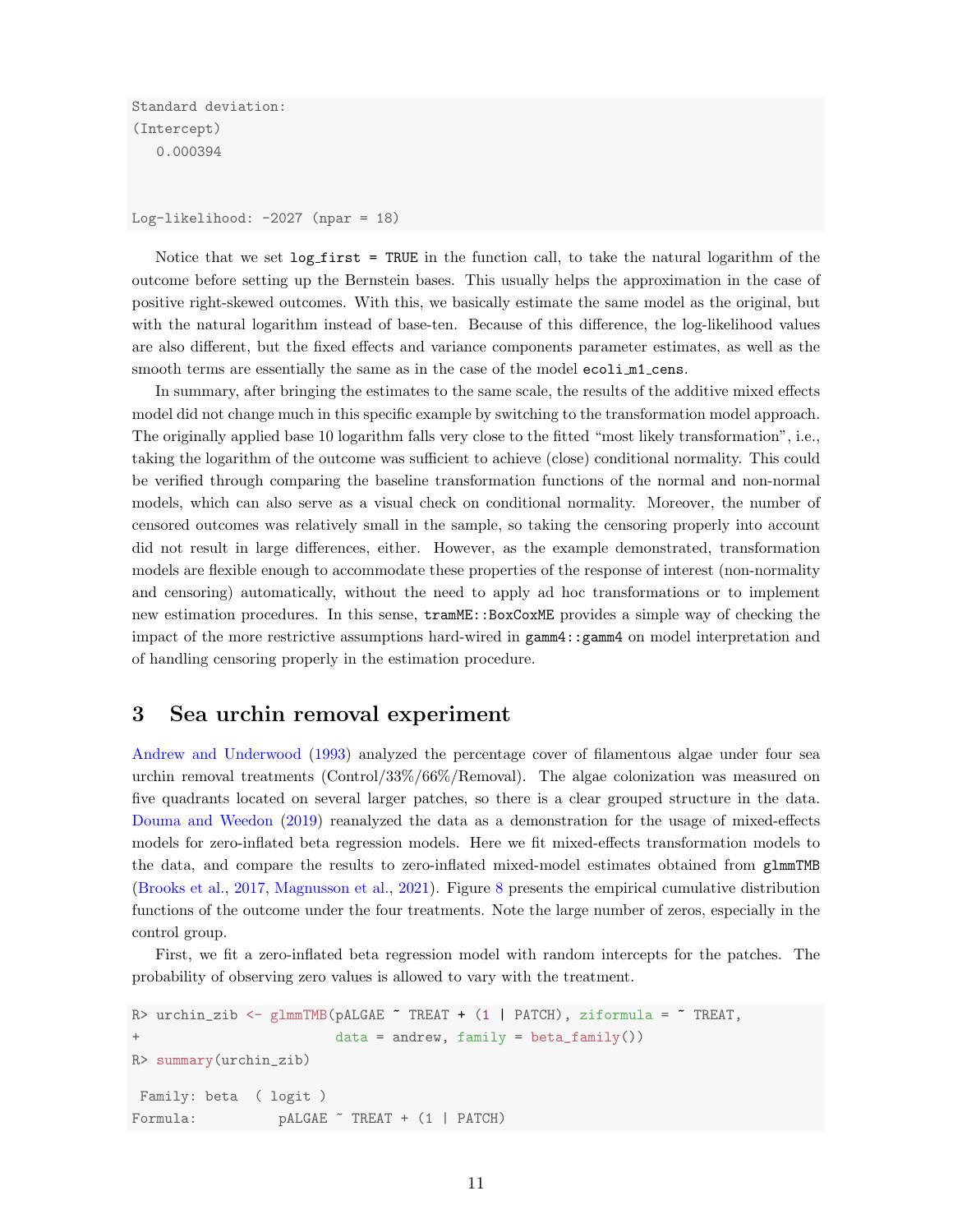<span id="page-11-0"></span>

Figure 8: Empirical CDFs of the algae cover proportions under the four treatments.

```
Zero inflation: T^TREAT
Data: andrew
    AIC BIC logLik deviance df.resid
   87.2 111.0 -33.6 67.2 70
Random effects:
Conditional model:
Groups Name Variance Std.Dev.
PATCH (Intercept) 0.124 0.352
Number of obs: 80, groups: PATCH, 16
Dispersion parameter for beta family (): 4.06
Conditional model:
           Estimate Std. Error z value Pr(>|z|)
(Intercept) -2.060 0.530 -3.89 0.0001 ***
TREAT0.33 1.280 0.614 2.08 0.0372 *
TREAT0.66 1.374 0.602 2.28 0.0223 *
TREATremoval 1.783 0.585 3.05 0.0023 **
---
Signif. codes: 0 '***' 0.001 '**' 0.01 '*' 0.05 '.' 0.1 ' ' 1
Zero-inflation model:
           Estimate Std. Error z value Pr(>|z|)
```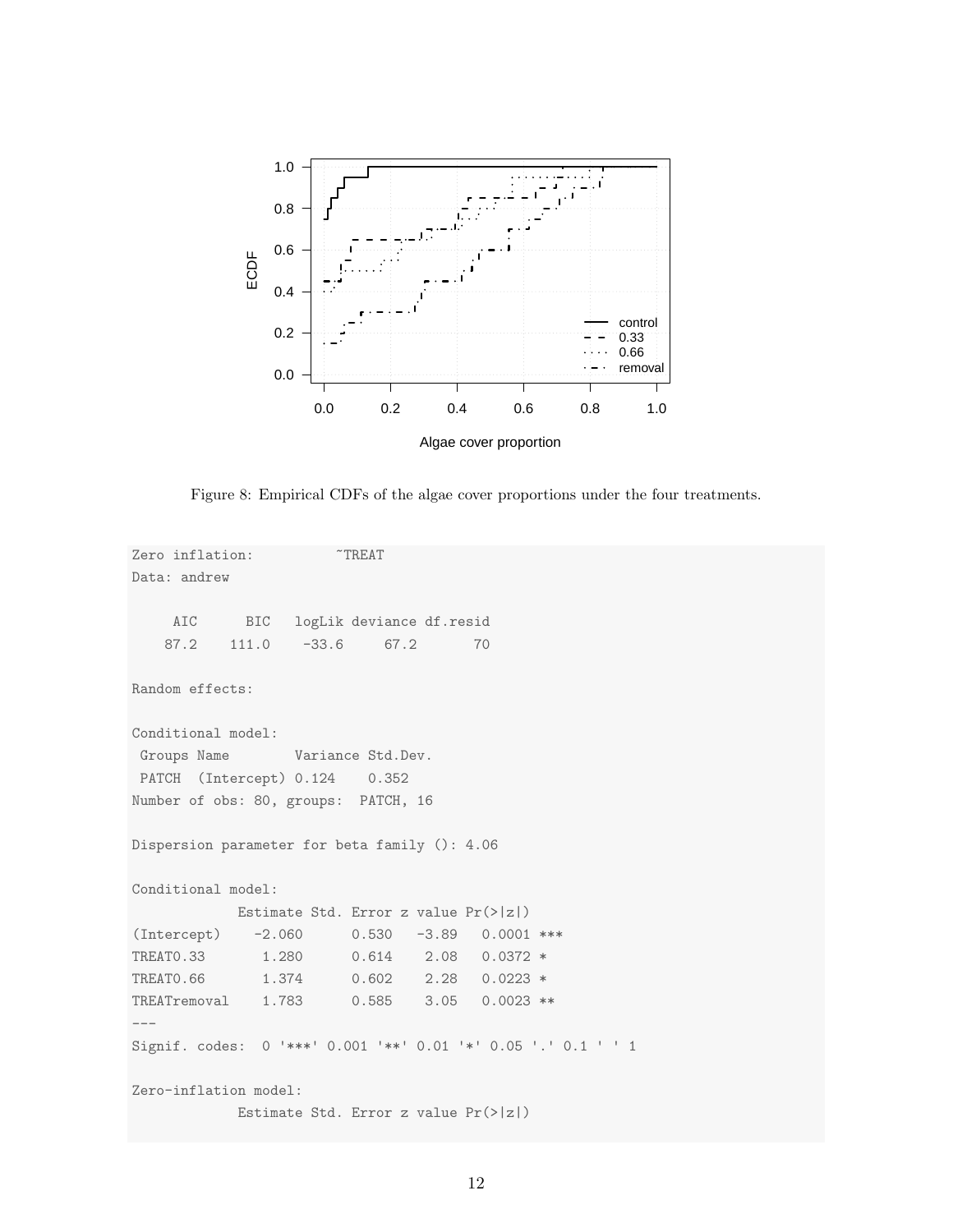| $(Intercept)$ 1.099 0.516 2.13 0.03338 *    |          |  |                                                               |  |
|---------------------------------------------|----------|--|---------------------------------------------------------------|--|
| TREATO.33                                   | $-1.299$ |  | $0.685 -1.90 0.05772$ .                                       |  |
| TREATO.66                                   | $-1.504$ |  | $0.689 -2.18 0.02908$ *                                       |  |
| TREATremoval -2.833 0.812 -3.49 0.00048 *** |          |  |                                                               |  |
|                                             |          |  |                                                               |  |
|                                             |          |  | Signif. codes: 0 '***' 0.001 '**' 0.01 '*' 0.05 '.' 0.1 ' ' 1 |  |

As an alternative to the traditional beta regression approach, we estimate a mixed-effects continuous outcome logistic regression.

```
R> urchin_tram <- ColrME(
+ Surv(pALGAE, pALGAE > 0, type = "left") ~ TREAT + (1 | PATCH),
+ bounds = c(-0.1, 1), support = c(-0.1, 1), data = andrew,
+ order = 6)
R> summary(urchin_tram)
Mixed-Effects Continuous Outcome Logistic Regression Model
Formula: Surv(pALGAE, pALGAE > 0, type = "left") ~ TREAT + (1 | PATCH)
Fitted to dataset andrew
Fixed effects parameters:
=========================
            Estimate Std. Error z value Pr(>|z|)
TREAT0.33 -2.04 1.31 -1.56 0.1178
TREAT0.66 -2.49 1.31 -1.90 0.0571.
TREATremoval -4.10    1.34 -3.06    0.0022 **
---
Signif. codes: 0 '***' 0.001 '**' 0.01 '*' 0.05 '.' 0.1 ' ' 1
Random effects:
===============
Grouping factor: PATCH (16 levels)
Standard deviation:
(Intercept)
      1.48
Log-likelihood: -26.3 (npar = 11)
```
To allow for a jump in the conditional CDF of the outcome, we expand its bound and treat the zero observations as left-censored. This way, we can place a point mass on zero, i.e., introduce a jump at 0 (see Figure  $9$ ).

Because the zero-inflated beta model is a mixture of two models, the interpretation of its results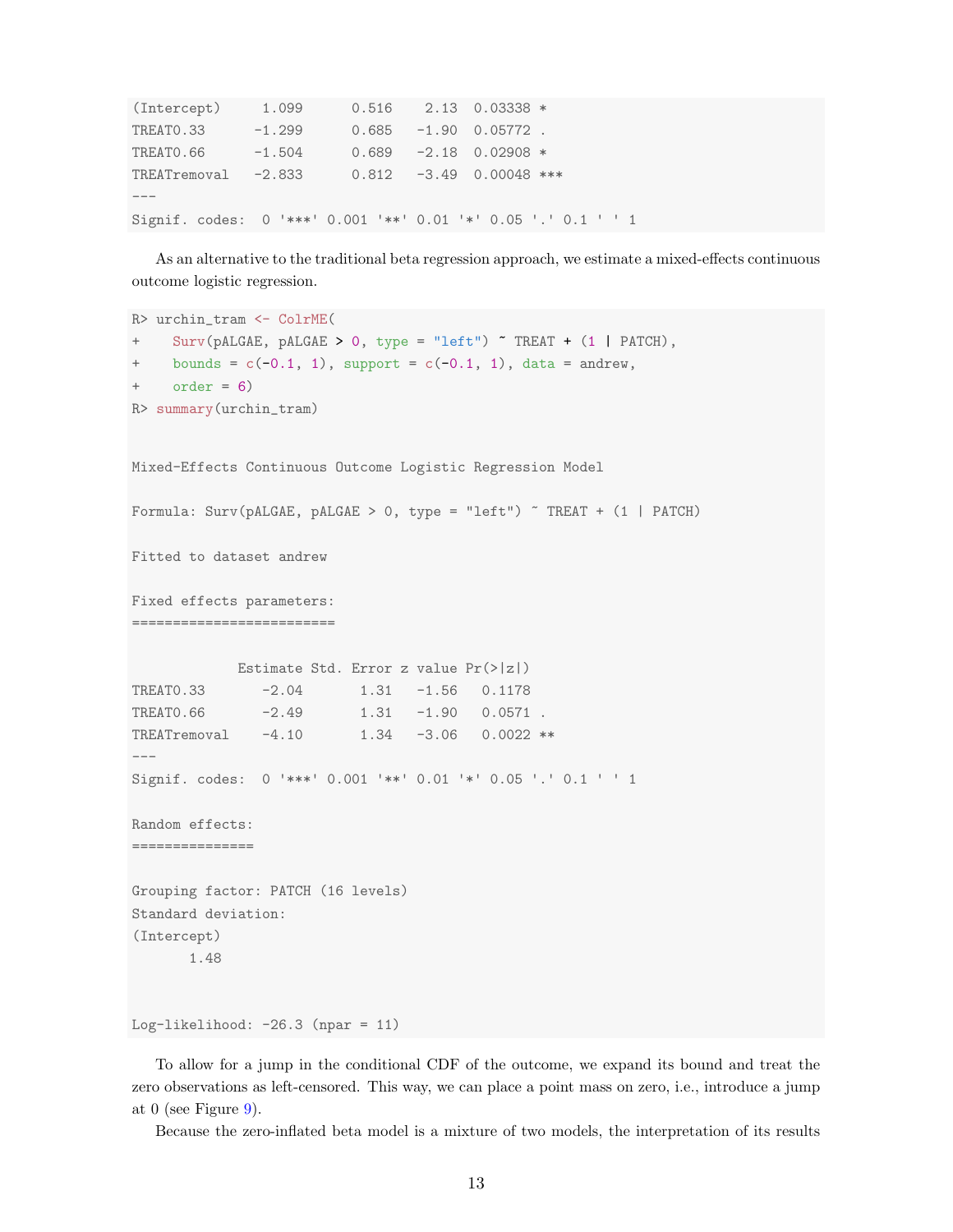<span id="page-13-0"></span>

Figure 9: Visual demonstration of how a discrete jump is introduced in the CDF by extending the support and treating the edge cases as censored.

is cumbersome. It is not clear which parameters, or combinations of parameters, one needs to inspect to contrast the effects of the various treatments. Moreover, extra steps are needed to calculate the marginal effects of the covariates. In contrast, the mixed-effects transformation model only contains a single set of fixed effects parameters and their interpretation is straightforward: For example, the odds of observing higher proportions of algae cover under the 33% removal treatment is about  $\exp(-\beta_{0.33})$  = 7.71 times higher compared to the control group.

To assess the fits of the two models we can marginalize the conditional distributions by integrating over the random effects numerically, and compare against the ECDFs. As Figure [10](#page-13-1) shows, both model overestimate the dispersion in the control group.

<span id="page-13-1"></span>

Figure 10: Fitted marginal distributions of algae cover proportion from the zero-inflated beta regression and the mixed-effects transformation model, respectively. The step functions show the empirical cumulative distribution functions in the four treatment groups.

Systematic differences in the outcome variability in the treatment groups occur in many situations [\(Douma and Weedon,](#page-20-8) [2019\)](#page-20-8). By modeling the dispersion separately, we can incorporate such differences in the beta regression model.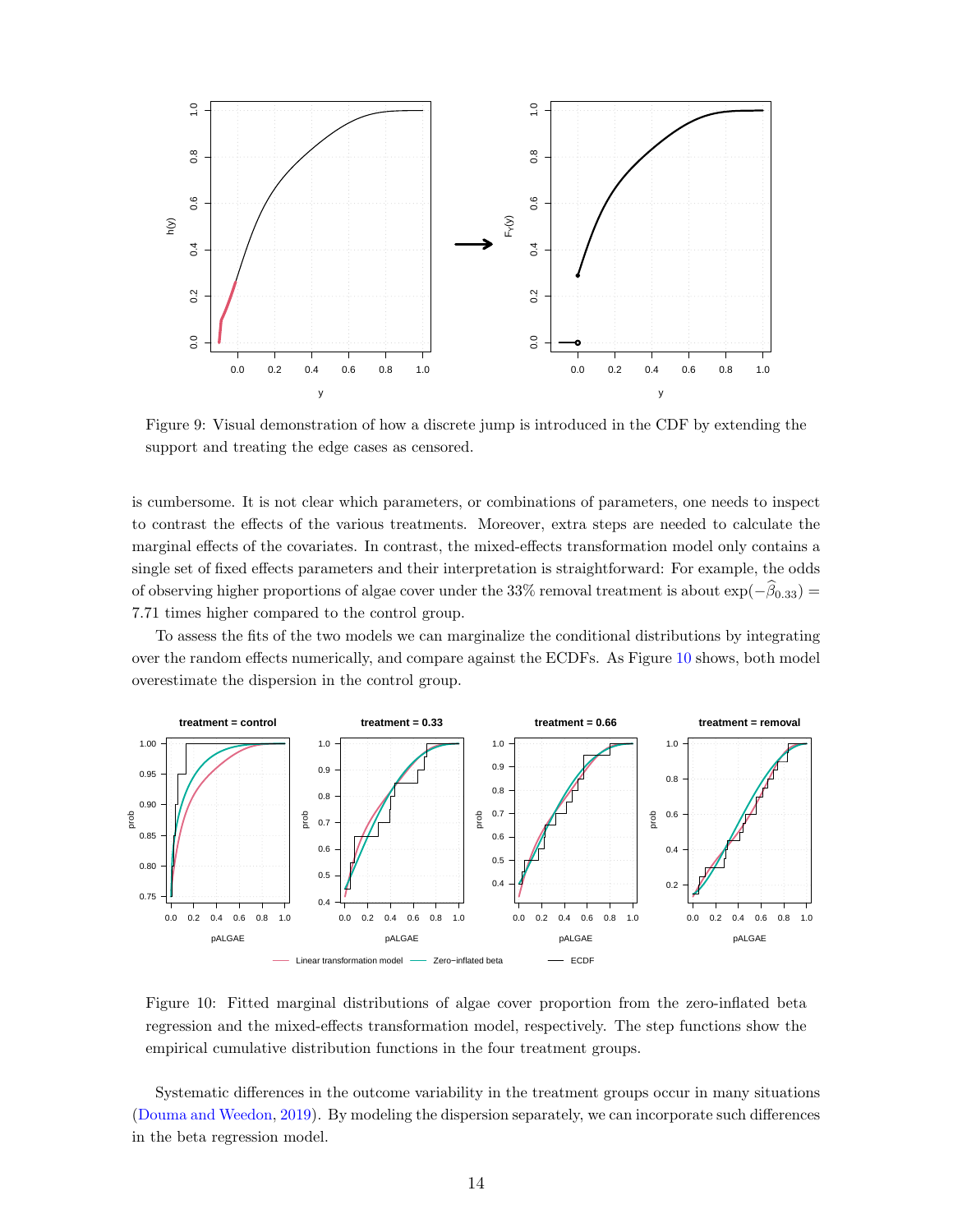R> urchin\_zib\_disp <- glmmTMB(pALGAE ~ TREAT + (1 | PATCH), + ziformula = ~ TREAT, dispformula = ~ TREAT, + data = andrew, family = beta\_family()) R> summary(urchin\_zib\_disp) Family: beta ( logit ) Formula: pALGAE ~ TREAT + (1 | PATCH) Zero inflation:  $T^T$ REAT Dispersion:  $T^T$ REAT Data: andrew AIC BIC logLik deviance df.resid 87.9 118.8 -30.9 61.9 67 Random effects: Conditional model: Groups Name Variance Std.Dev. PATCH (Intercept) 0.198 0.445 Number of obs: 80, groups: PATCH, 16 Conditional model: Estimate Std. Error z value Pr(>|z|) (Intercept) -2.908 0.420 -6.92 4.5e-12 \*\*\* TREAT0.33 2.158 0.587 3.68 0.00023 \*\*\* TREAT0.66 2.213 0.559 3.96 7.6e-05 \*\*\* TREATremoval 2.595 0.523 4.96 7.0e-07 \*\*\*  $---$ Signif. codes: 0 '\*\*\*' 0.001 '\*\*' 0.01 '\*' 0.05 '.' 0.1 ' ' 1 Zero-inflation model: Estimate Std. Error z value Pr(>|z|) (Intercept) 1.099 0.516 2.13 0.03338 \* TREAT0.33 -1.299 0.685 -1.90 0.05772. TREAT0.66 -1.504 0.689 -2.18 0.02908 \* TREATremoval -2.833 0.812 -3.49 0.00048 \*\*\* --- Signif. codes: 0 '\*\*\*' 0.001 '\*\*' 0.01 '\*' 0.05 '.' 0.1 ' ' 1 Dispersion model: Estimate Std. Error z value Pr(>|z|) (Intercept) 3.612 0.849 4.26 2.1e-05 \*\*\* TREAT0.33 -2.424 0.925 -2.62 0.0087 \*\* TREAT0.66 -2.279 0.921 -2.47 0.0134 \* TREATremoval -2.036 0.870 -2.34 0.0193 \* --- Signif. codes: 0 '\*\*\*' 0.001 '\*\*' 0.01 '\*' 0.05 '.' 0.1 ' ' 1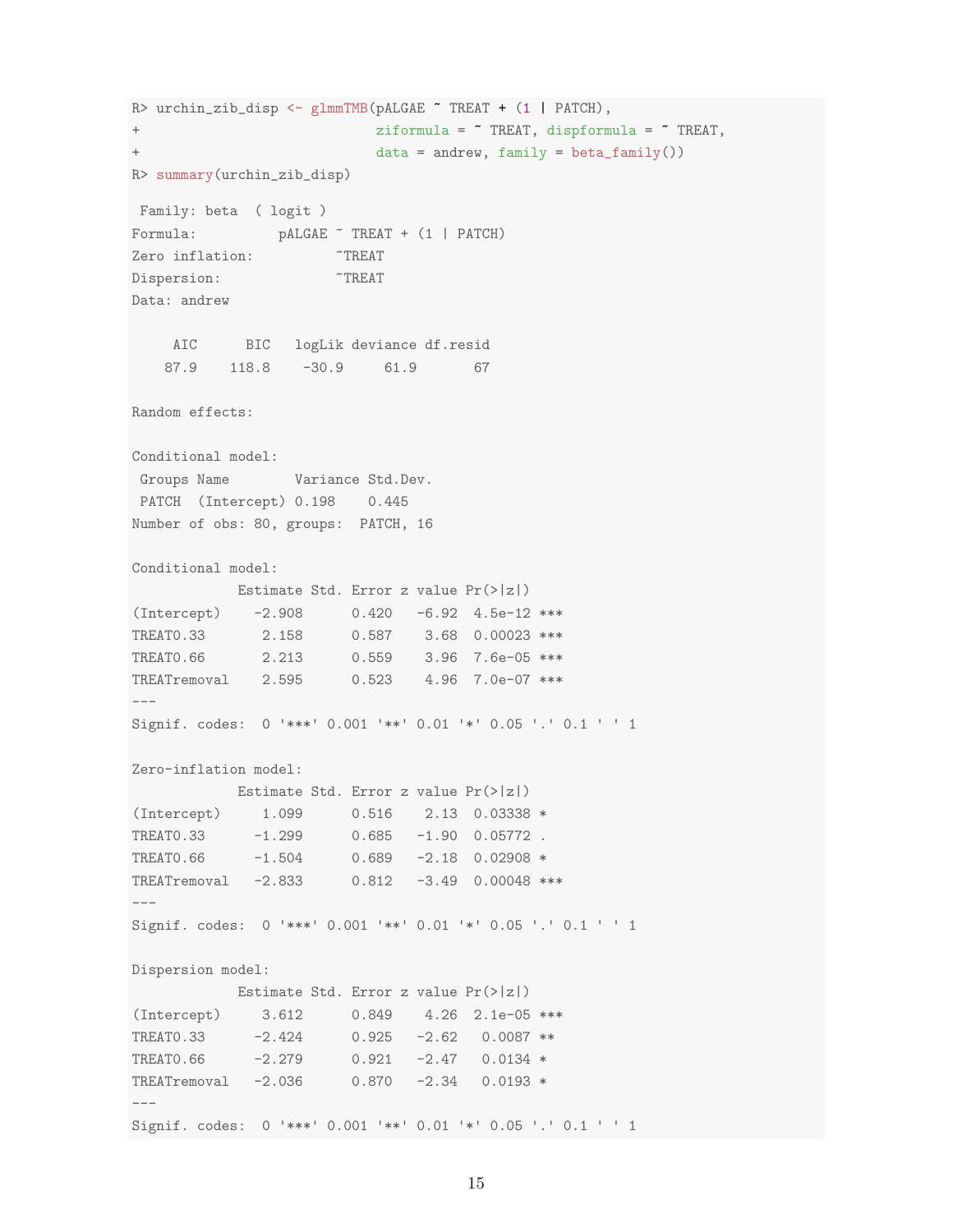In the mixed-effects linear transformation model, we stratify to the treatment group to allow for separate transformation functions.

```
R> urchin_tram_strat <- ColrME(
+ Surv(pALGAE, pALGAE > 0, type = "left") | 0 + TREAT ~ 1 + (1 | PATCH),
+ bounds = c(-0.1, 1), support = c(-0.1, 1), data = andrew,
+ order = 6, control = optim_control(iter.max = 1e3, eval.max = 1e3,
                                        rel.tol = 1e-9))
R> summary(urchin_tram_strat)
Stratified Mixed-Effects Continuous Outcome Logistic Regression Model
Formula: Surv(pALGAE, pALGAE > 0, type = "left") | 0 + TREAT \degree 1 + (1 |
    PATCH)
Fitted to dataset andrew
Fixed effects parameters:
=========================
No estimated shift coefficients.
Random effects:
===============
Grouping factor: PATCH (16 levels)
Standard deviation:
(Intercept)
       1.51
Log-likelihood: -22.9 (npar = 29)
```
As Figure [11](#page-16-0) illustrates, the two models fit the data much better. However, the cost of this flexibility is that we cannot reduce the group comparisons to inference on a small set of parameters anymore.

Figures [10](#page-13-1) and [11](#page-16-0) demonstrate the flexibility of the distribution-free approach of transformation models compared to the parametric alternative. This is also reflected in the log-likelihood values (Table [3\)](#page-16-1).

In summary, although the shift-scale beta regression model is not a special case of a transformation model and one thus cannot expect identical results with a specific parameterisation of  $\texttt{tramME}::\texttt{ColrME}$ , the simpler transformation model (with one instead of two linear predictors) produced a better model fit (when comparing the in-sample log-likelihoods).

### 4 Mosquito control trial

[Juarez et al.](#page-20-11) [\(2021\)](#page-20-11) presented the results of a cluster randomized crossover trial that assessed the efficacy of Autocidal Gravid Ovitrap (AGO) as a tool for against the mosquito species Aedes aegypti.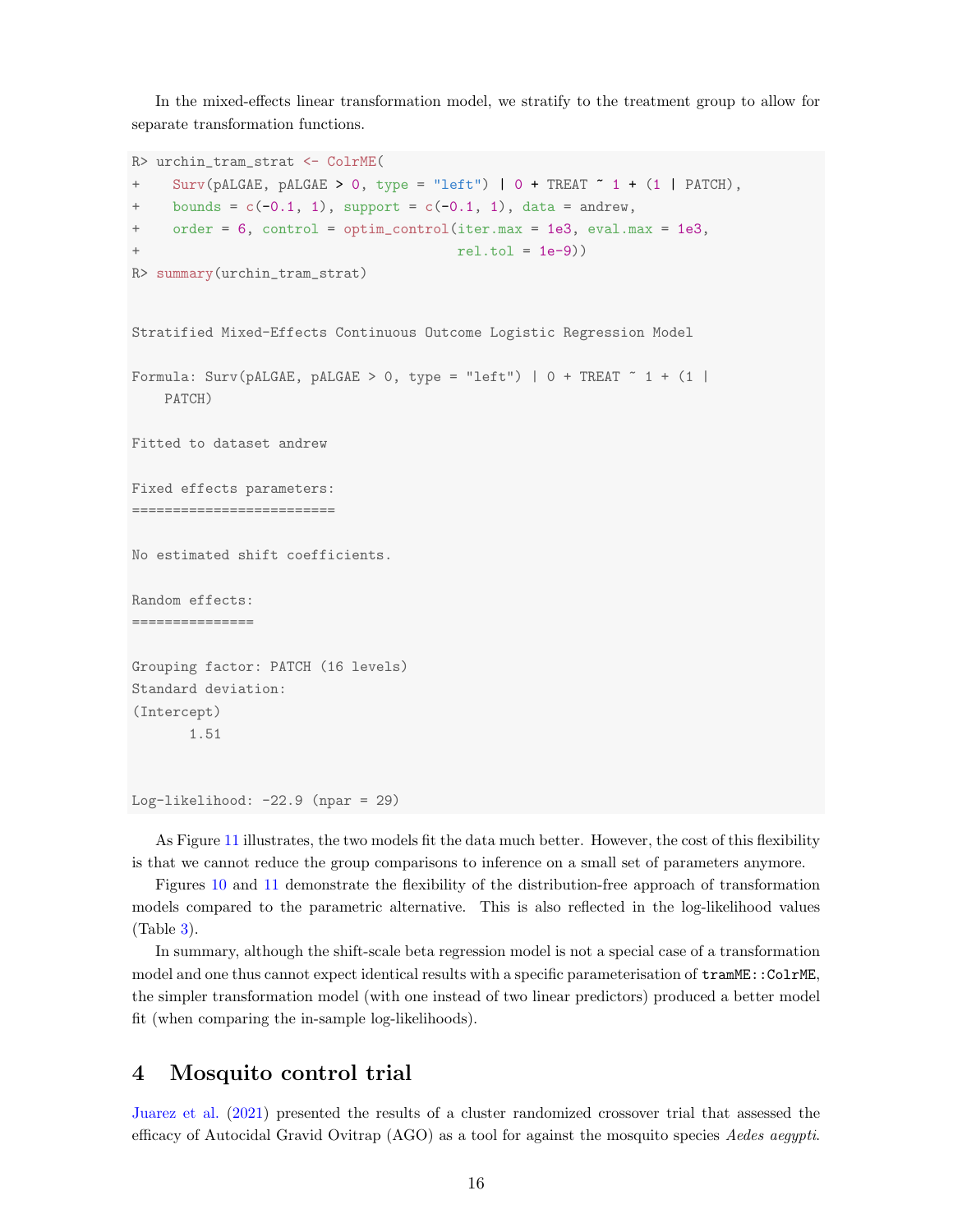<span id="page-16-0"></span>

Figure 11: Fitted marginal distributions of algae cover proportion from the zero-inflated beta regression with dispersion model and the stratified mixed-effects transformation model, respectively. The step functions show the empirical cumulative distribution functions in the four treatment groups.

<span id="page-16-1"></span>Table 3: Log-likelihood values of the four model specifications for the sea urchin removal experiment.

|                                           | $\log \mathcal{L}$ |
|-------------------------------------------|--------------------|
| Zero-inflated beta $w/o$ dispersion model | $-33.60$           |
| Linear transformation model               | $-26.27$           |
| Zero-inflated beta $w/di$ spersion model  | $-30.93$           |
| Stratified linear transformation model    | $-22.86$           |

The outcome of interest was the number of female mosquitoes collected on glue boards that were placed either inside or outside of the selected houses in various neighborhoods. Within-year patterns in mosquito counts as well as the coverage of the treatment in different areas were modeled with non-linear smooths, while unobserved household and community level effects were captured by nested random effects. The original article presented the results of a conditional Poisson and a negative binomial model. We reproduce these results with gamm4, and also estimate a mixed-effects additive transformation model for count data with "expit" inverse link function. Detailed exposition of count transformation models is given by [Siegfried and Hothorn](#page-20-12) [\(2020\)](#page-20-12). For fitting such a model, we will use the following custom-made 'CotramME' model class implementing the likelihood for count data via interval censoring [\(Siegfried and Hothorn,](#page-20-12) [2020\)](#page-20-12), which is currently not part of the tramME package.

```
R> ## additive count transformation model
R> CotramME <- function(formula, data,
+ method = c("logit", "cloglog", "loglog", "probit"),
+ log_first = TRUE, plus_one = log_first, prob = 0.9,
+ ...) {
+ method <- match.arg(method)
+ rv <- all.vars(formula)[1]
+ stopifnot(is.integer(data[[rv]]), all(data[[rv]] >= 0))
```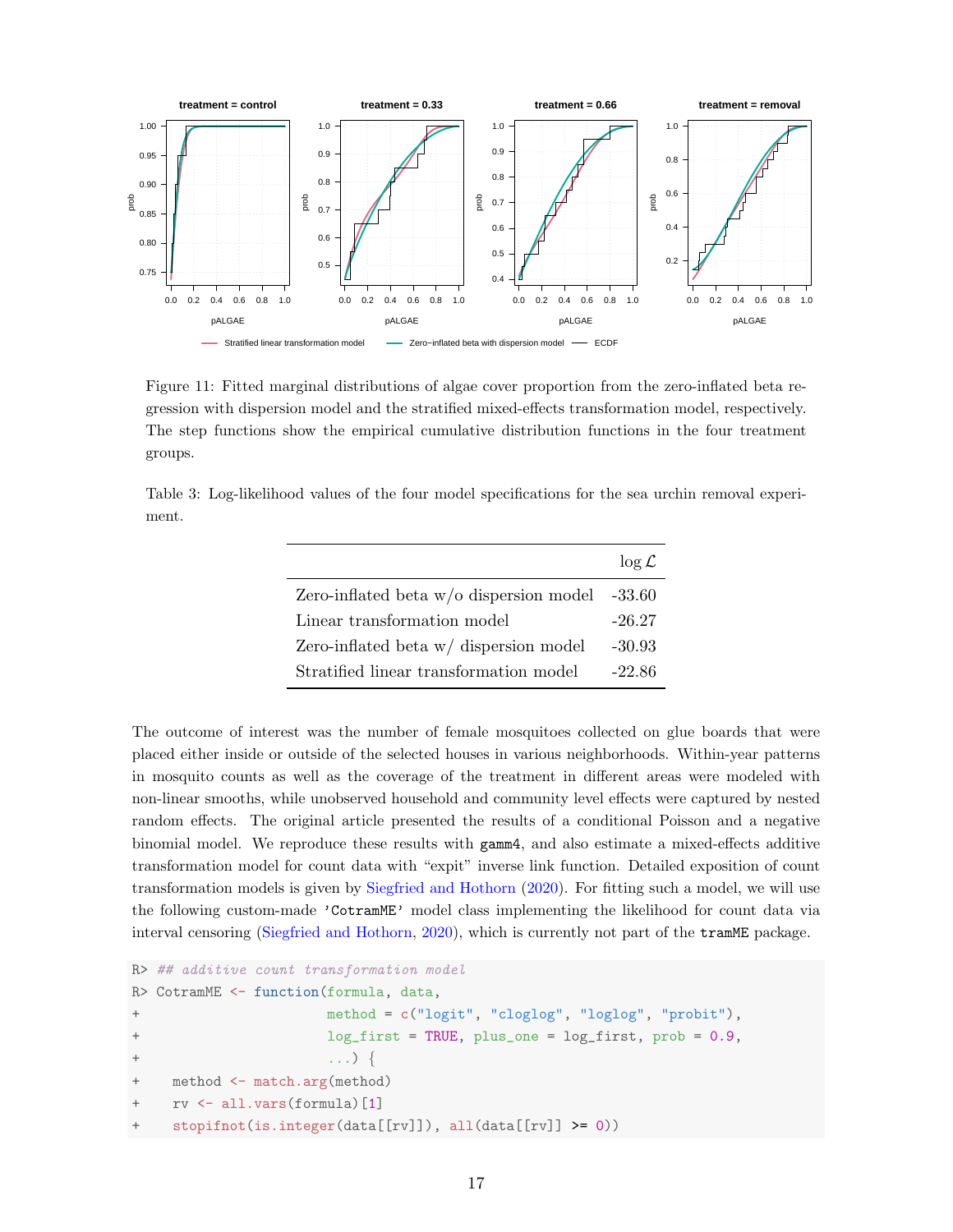```
+ data[[rv]] <- data[[rv]] + as.integer(plus_one)
+ sup <- c(-0.5 + log_first, quantile(data[[rv]], prob = prob))
+ bou \leftarrow c(-0.9 + log\_first, Inf)+ data[[rv]] <- as.Surv(R(data[[rv]], bounds = bou))
    fc \leftarrow \text{match.call}()+ fc[[1L]] <- switch(method, logit = quote(ColrME), cloglog = quote(CoxphME),
+ loglog = quote(LehmannME), probit = quote(BoxCoxME))
+ fc$method <- NULL
+ fc$plus_one <- NULL
+ fc$prob <- NULL
+ fc$log_first <- log_first
    fc$bounds < - bou
+ fc$support <- sup
+ fc$data <- data
+ out <- eval(fc, parent.frame())
+ out$call$data <- match.call()$data
+ class(out) <- c("CotramME", class(out))
+ out
+ }
R> mosquito_tram <- CotramME(AEAfemale ~ Year + Income*Placement
+ + s(Week) + s(CovRate200) + (1|HouseID)
+ + (1|Community), offset = -log(daystrapping), data = AGO,
    method = "logit", order = 5, log\_first = TRUE, prob = 0.9)
```
Table [4](#page-17-0) compares the log-likelihood values of the three model versions. In terms of in-sample model fit, as measured by the log-likelihood value, both the negative binomial and the transformation model perform much better than the Poisson GAMM. The results suggest slight improvement in the model fit when we relax the conditional distribution assumption of the negative binomial GAMM and follow the distribution-free transformation model approach.

<span id="page-17-0"></span>Table 4: Log-likelihood values of the fitted Poisson and negative binomial GAMMs reproduced from [Juarez et al.](#page-20-11) [\(2021\)](#page-20-11) along with the log-likelihood of an additive transformation model for count data.

|                                     | Log-likelihood |
|-------------------------------------|----------------|
| Poisson GAMM                        | -6875.73       |
| Negative binomial GAMM              | -4883.26       |
| Additive count transformation model | -4873.07       |

We will now concentrate on comparing the estimates from the negative binomial and the count transformation models. Note that the scales on which the parameters are interpreted are different in the two models: While in the negative binomial model, the parametric and smooth terms affect the log of the conditional mean of the outcome, in the transformation model with "logit" link (i.e., "expit" inverse link), they are interpreted on the log-odds scale. Unlike in the example application of Section [2,](#page-3-1) we cannot easily transform the negative binomial parameters to the probability scale. Although the magnitudes of the effect estimates of the two models are not directly comparable, their directions, significance and the general shapes of the smooths can be contrasted.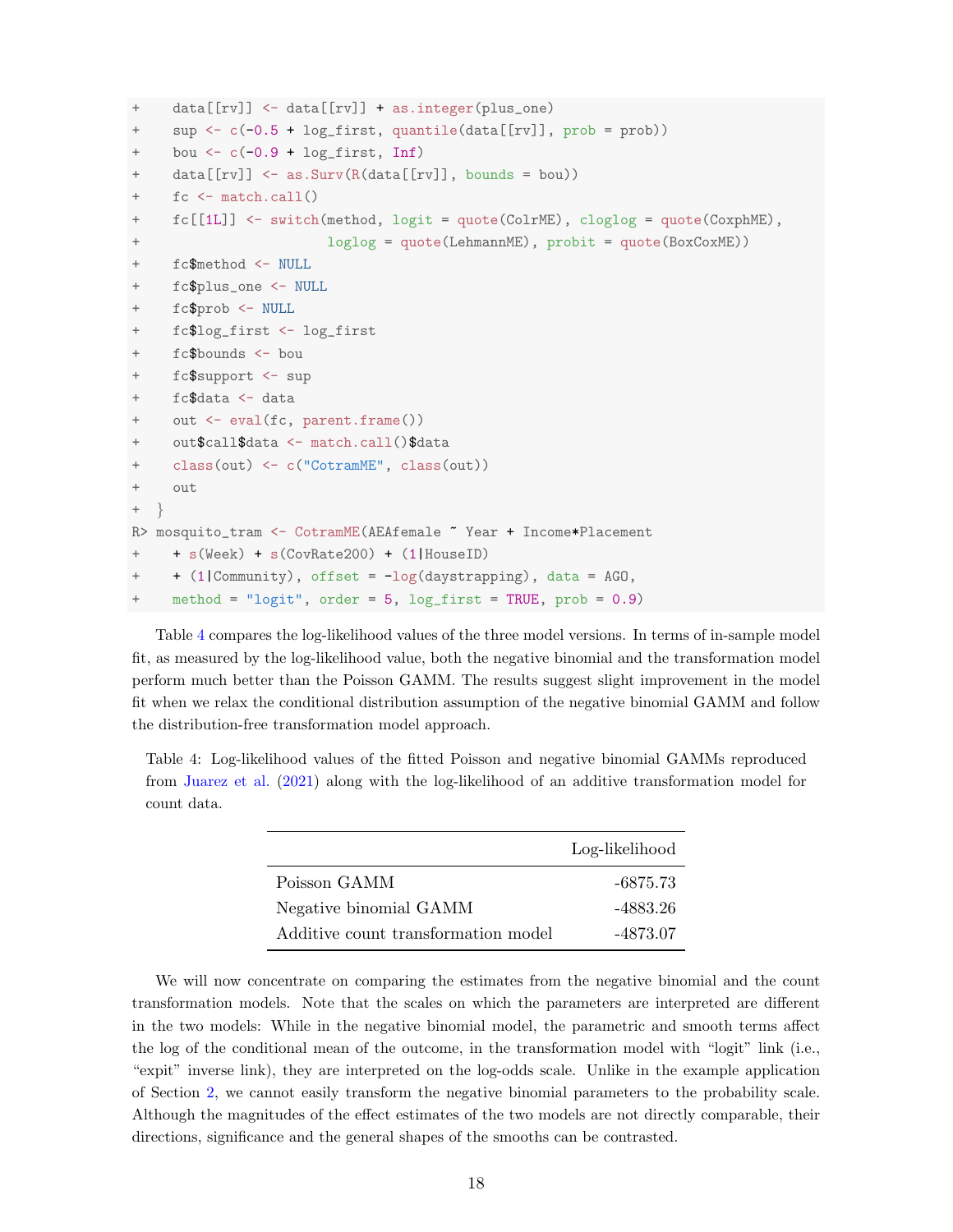Figure [12](#page-18-0) compares the smooth estimates of the GAMM from gamm4 and the transformation model from tramME. Although the within-year time patterns (s(Week)) from the two models are almost identical (on different scales), the difference of the smooth estimates of the coverage rate (s(CovRate200)) is marked. The general shapes of the smooths are similar, but the negative binomial GAMM penalizes it more, which is also reflected in the EDFs: 2.96 and 17.49 for the negative binomial and count transformation models, respectively.

<span id="page-18-0"></span>

Figure 12: Smooth terms from the negative binomial and transformation models of the A. aegypti counts. The dashed lines and the grey areas denote the 95% confidence intervals

Because the parametric and smooth terms of the two models are defined on different scales, the magnitudes of the effect estimates are not directly comparable. As Table [5](#page-19-0) shows, the directions of the effects match and neither model finds evidence that the main effect of middle income is different from zero.

Again, the models compared for this example are not nested and it is therefore hard to compare them directly. The transformation model leads to a similar model interpretation as the model based on the negative-binomial distribution. Model uncertainty was larger in the transformation model, at least for the nonlinear effect of CovRate200, and thus one might wonder if the stricter distributional assumption lead to overconfident model interpretation.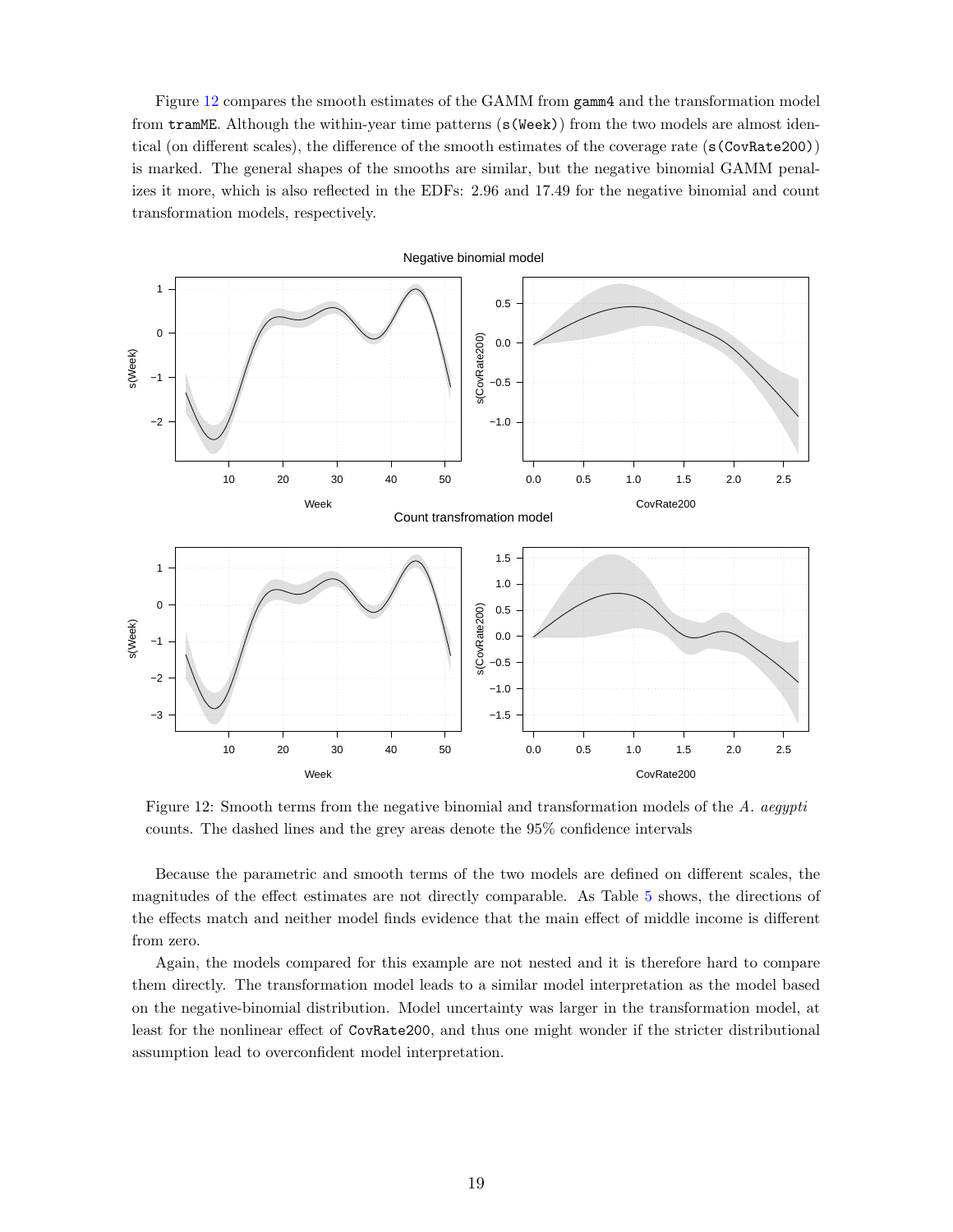<span id="page-19-0"></span>Table 5: Point estimates and 95% confidence intervals of the parametric fixed effects terms from the negative binomial and count transformation models of the mosquito control data by [Juarez](#page-20-11) [et al.](#page-20-11) [\(2021\)](#page-20-11). Note that the scale of the parameters are different and the effect sizes are not directly comparable.

|                                                                             |                                                 | Negative binomial Count transformation |                                   |  |
|-----------------------------------------------------------------------------|-------------------------------------------------|----------------------------------------|-----------------------------------|--|
|                                                                             |                                                 |                                        | 95\% CI $\widehat{\beta}$ 95\% CI |  |
| $Year = 2018$                                                               | $-0.20$ $-0.34$ $-0.06$ $-0.35$ $-0.55$ $-0.15$ |                                        |                                   |  |
| $Income = middle$                                                           | $-0.78$ $-1.69 - 0.13$ $-0.83$ $-2.02 - 0.36$   |                                        |                                   |  |
| $Placent = out$                                                             | $2.37$ $2.22 - 2.52$ $3.01$ $2.79 - 3.24$       |                                        |                                   |  |
| Income = middle & Placement = out $0.38$ $0.13 - 0.64$ $0.51$ $0.16 - 0.86$ |                                                 |                                        |                                   |  |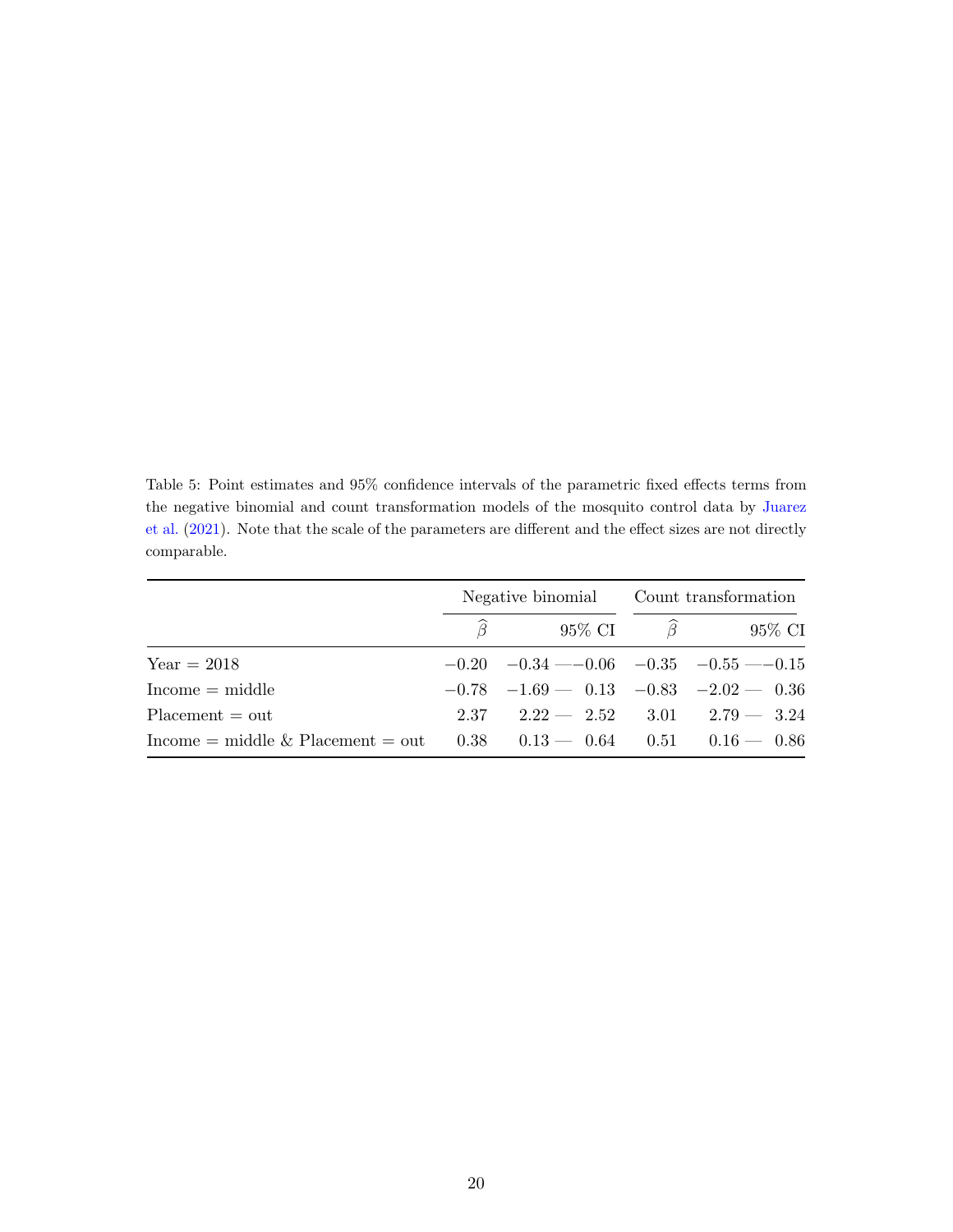### References

- <span id="page-20-7"></span>Neil L. Andrew and Antony J. Underwood. Density-dependent foraging in the sea urchin Centrostephanus rodgersii on shallow subtidal reefs in New South Wales, Australia. Marine Ecology Progress Series, 99:89–98, 1993. doi[:10.3354/meps099089.](https://doi.org/10.3354/meps099089)
- <span id="page-20-9"></span>Mollie E. Brooks, Kasper Kristensen, Koen J. van Benthem, Arni Magnusson, Casper W. Berg, Anders Nielsen, Hans J. Skaug, Martin Mächler, and Benjamin M. Bolker. glmmTMB balances speed and flexibility among packages for zero-inflated generalized linear mixed modeling. The  $R$  Journal,  $9(2)$ : 378–400, 2017. doi[:10.32614/RJ-2017-066.](https://doi.org/10.32614/RJ-2017-066)
- <span id="page-20-8"></span>Jacob C. Douma and James T. Weedon. Analysing continuous proportions in ecology and evolution: A practical introduction to beta and Dirichlet regression. Methods in Ecology and Evolution, 10(9): 1412–1430, 2019. doi[:10.1111/2041-210X.13234.](https://doi.org/10.1111/2041-210X.13234)
- <span id="page-20-0"></span>Jana Englmeier, Oliver Mitesser, M. Eric Benbow, Torsten Hothorn, Christian von Hoermann, Caryl Benjamin, Ute Fricke, Cristina Ganuza, Maria Haensel, Sarah Redlich, Rebekka Riebl, Sandra Rojas Botero, Thomas Rummler, Ingolf Steffan-Dewenter, Elisa Stengel, Cynthia Tobisch, Johannes Uhler, Lars Uphus, Jie Zhang, and Jörg Müller. Diverse effects of climate, land use, and insects on dung and carrion decomposition. Ecosystems, 2022. Accepted: 03.04.2022.
- <span id="page-20-2"></span>C. Paddy Farrington. Residuals for proportional hazards models with interval-censored survival data. Biometrics, 56(2):473–482, 2000. doi[:10.1111/j.0006-341X.2000.00473.x.](https://doi.org/10.1111/j.0006-341X.2000.00473.x)
- <span id="page-20-3"></span>Kristin B. Hulvey, Cassie D. Mellon, and Andrew R. Kleinhesselink. Rotational grazing can mitigate ecosystem service trade-offs between livestock production and water quality in semi-arid rangelands. Journal of Applied Ecology, 58(10):2113–2123, 2021. doi[:10.1111/1365-2664.13954.](https://doi.org/10.1111/1365-2664.13954)
- <span id="page-20-11"></span>Jose G. Juarez, Luis F. Chaves, Selene M. Garcia-Luna, Estelle Martin, Ismael Badillo-Vargas, Matthew C. I. Medeiros, and Gabriel L. Hamer. Variable coverage in an Autocidal Gravid Ovitrap intervention impacts efficacy of Aedes aegypti control. Journal of Applied Ecology, 58(10): 2075–2086, 2021. doi[:10.1111/1365-2664.13951.](https://doi.org/10.1111/1365-2664.13951)
- <span id="page-20-1"></span>John P. Klein and Melvin L. Moeschberger. Survival Analysis: Techniques for Censored and Truncated Data. Statistics for biology and health. Springer, New York, 2nd edition, 2003.
- <span id="page-20-10"></span>Arni Magnusson, Hans Skaug, Anders Nielsen, Casper Berg, Kasper Kristensen, Martin Maechler, Koen van Bentham, Ben Bolker, and Mollie Brooks. glmmTMB: Generalized Linear Mixed Models using Template Model Builder, 2021. URL <https://CRAN.R-project.org/package=glmmTMB>. R package version 1.1.2.3.
- <span id="page-20-12"></span>Sandra Siegfried and Torsten Hothorn. Count transformation models. Methods in Ecology and Evolution, 11(7):818–827, 2020. doi[:10.1111/2041-210X.13383.](https://doi.org/10.1111/2041-210X.13383)
- <span id="page-20-4"></span>Balint Tamasi. tramME: Transformation Models with Mixed Effects, 2022. URL [http://ctm.R-forge.](http://ctm.R-forge.R-project.org) [R-project.org](http://ctm.R-forge.R-project.org). R package version 1.0.1.
- <span id="page-20-6"></span>Olivier Thas, Jan De Neve, Lieven Clement, and Jean-Pierre Ottoy. Probabilistic index models. Journal of the Royal Statistical Society: Series B (Statistical Methodology), 74(4):623–671, 2012. doi[:10.1111/j.1467-9868.2011.01020.x.](https://doi.org/10.1111/j.1467-9868.2011.01020.x)
- <span id="page-20-5"></span>Simon Wood and Fabian Scheipl. gamm4: Generalized Additive Mixed Models using 'mgcv' and 'lme4', 2020. URL <https://CRAN.R-project.org/package=gamm4>. R package version 0.2-6.